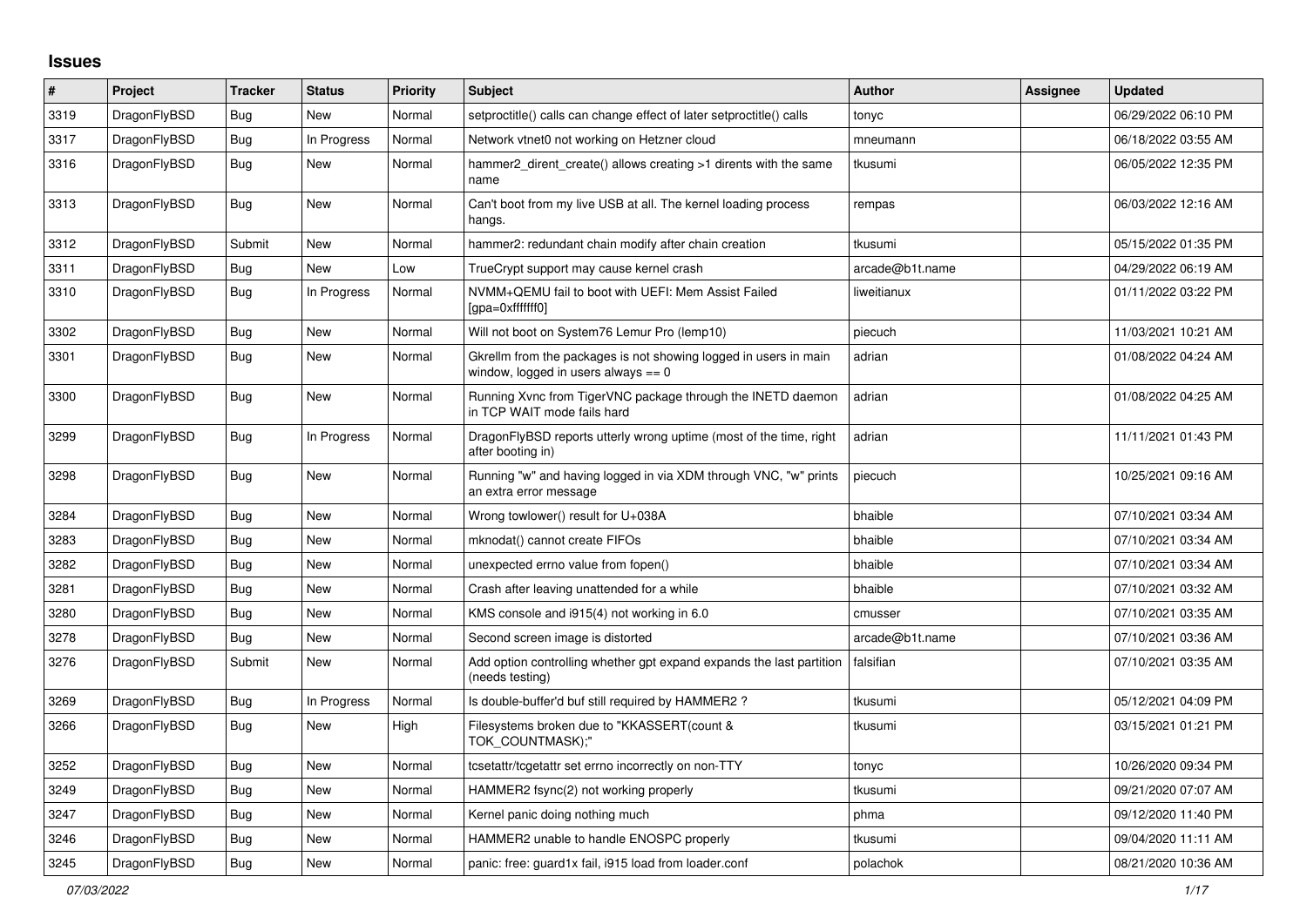| $\vert$ # | <b>Project</b> | <b>Tracker</b> | <b>Status</b> | <b>Priority</b> | <b>Subject</b>                                                                                                                                              | Author            | Assignee | <b>Updated</b>      |
|-----------|----------------|----------------|---------------|-----------------|-------------------------------------------------------------------------------------------------------------------------------------------------------------|-------------------|----------|---------------------|
| 3243      | DragonFlyBSD   | Bug            | <b>New</b>    | Normal          | SMART status not reported properly for SSD disks                                                                                                            | daftaupe          |          | 09/09/2020 11:03 PM |
| 3240      | DragonFlyBSD   | Bug            | New           | High            | compile error because of openssl with /usr/dports/security/rhash for<br>mysgl 8 install                                                                     | <b>UlasSAYGIN</b> |          | 06/04/2020 08:05 AM |
| 3239      | DragonFlyBSD   | <b>Bug</b>     | New           | Normal          | unable to SIGKILL glitched emacs                                                                                                                            | piecuch           |          | 05/26/2020 03:30 AM |
| 3238      | DragonFlyBSD   | Bug            | New           | Normal          | race conditions when printing from vkernel console                                                                                                          | piecuch           |          | 05/19/2020 02:50 PM |
| 3235      | DragonFlyBSD   | <b>Bug</b>     | New           | Normal          | Kernel panic in devfs vnops.c                                                                                                                               | mneumann          |          | 04/28/2020 07:00 AM |
| 3231      | DragonFlyBSD   | <b>Bug</b>     | New           | Normal          | wifi drops on 5.8                                                                                                                                           | tse               |          | 04/06/2020 05:08 AM |
| 3228      | DragonFlyBSD   | <b>Bug</b>     | New           | Low             | pfi kif unref: state refcount $\leq$ 0 in dmesg                                                                                                             | justin            |          | 03/05/2021 06:39 AM |
| 3227      | DragonFlyBSD   | Submit         | New           | Normal          | Add HAMMER2 instructions in the installation medium README                                                                                                  | daftaupe          |          | 03/26/2020 03:34 PM |
| 3226      | DragonFlyBSD   | <b>Bug</b>     | New           | Normal          | Xorg freezes in vm: thread stuck in "objtrm1"                                                                                                               | peeter            |          | 04/08/2020 02:10 AM |
| 3225      | DragonFlyBSD   | <b>Bug</b>     | New           | Normal          | nfsd freeze when using gemu                                                                                                                                 | tse               |          | 03/17/2020 11:52 AM |
| 3224      | DragonFlyBSD   | <b>Bug</b>     | New           | Normal          | Kernel panic when trying to ping6                                                                                                                           | zhtw              |          | 03/08/2020 08:55 AM |
| 3222      | DragonFlyBSD   | Bug            | New           | Normal          | gcc - undefined reference to '___ atomic_load' (missing libatomic?)                                                                                         | mneumann          |          | 02/08/2020 02:45 AM |
| 3219      | DragonFlyBSD   | <b>Bug</b>     | <b>New</b>    | Normal          | x11/xorg port can not be build                                                                                                                              | <b>UlasSAYGIN</b> |          | 03/31/2020 08:57 AM |
| 3218      | DragonFlyBSD   | <b>Bug</b>     | New           | Normal          | Kernel panics are not sent to comconsole when booted over EFI                                                                                               | mqudsi            |          | 12/02/2019 08:52 PM |
| 3217      | DragonFlyBSD   | <b>Bug</b>     | New           | Normal          | rescue tools: make install fails if rescue folder doesn't exist                                                                                             | t dfbsd           |          | 11/27/2019 08:16 PM |
| 3215      | DragonFlyBSD   | Bug            | <b>New</b>    | Normal          | Hang in tcdrain(3) after write(3)                                                                                                                           | noloader          |          | 11/25/2019 03:08 PM |
| 3209      | DragonFlyBSD   | Bug            | New           | Normal          | svc has some minor bugs                                                                                                                                     | arcade@b1t.name   |          | 10/24/2019 09:08 AM |
| 3208      | DragonFlyBSD   | <b>Bug</b>     | New           | Normal          | Crash related to nfsd                                                                                                                                       | tse               |          | 06/11/2020 05:52 AM |
| 3206      | DragonFlyBSD   | Submit         | New           | Normal          | update psm/kbd to FreeBSD 12.0 code                                                                                                                         | htse              |          | 10/05/2019 03:49 PM |
| 3201      | DragonFlyBSD   | Submit         | New           | Normal          | Fixes make search display                                                                                                                                   | htse              |          | 08/20/2021 04:02 PM |
| 3199      | DragonFlyBSD   | Bug            | New           | Normal          | PFS label not found panic                                                                                                                                   | tse               |          | 08/21/2019 03:51 AM |
| 3197      | DragonFlyBSD   | <b>Bug</b>     | New           | Normal          | DragonFly upgrades                                                                                                                                          | tse               |          | 04/18/2020 04:18 PM |
| 3196      | DragonFlyBSD   | <b>Bug</b>     | <b>New</b>    | Normal          | test issue after redmine upgrade (2)                                                                                                                        | tuxillo           |          | 07/05/2019 04:33 AM |
| 3194      | DragonFlyBSD   | Bug            | New           | High            | Hammer kernel crash on mirror-stream of PFS after upgrade<br>(assertion "cursor->flags &<br>HAMMER_CURSOR_ITERATE_CHECK" failed in<br>hammer btree iterate) | Anonymous         |          | 06/29/2019 01:32 PM |
| 3189      | DragonFlyBSD   | <b>Bug</b>     | <b>New</b>    | Normal          | Allow DragonFly Mail Agent to accept an alternate config via<br>command line switch                                                                         | iang              |          | 08/16/2021 12:42 AM |
| 3184      | DragonFlyBSD   | <b>Bug</b>     | New           | Normal          | tsleep(9) return value when PCATCH specified                                                                                                                | tkusumi           |          | 04/03/2019 06:49 AM |
| 3170      | DragonFlyBSD   | Bug            | New           | Normal          | repeatable nfsd crash                                                                                                                                       | tse               |          | 06/11/2020 05:52 AM |
| 3165      | DragonFlyBSD   | <b>Bug</b>     | New           | Normal          | Looping at boot time                                                                                                                                        | gop               |          | 12/28/2018 01:04 PM |
| 3157      | DragonFlyBSD   | Bug            | <b>New</b>    | Normal          | TP-Link UE300 not working in 5.2-RELEASE                                                                                                                    | tuxillo           |          | 11/15/2018 02:08 PM |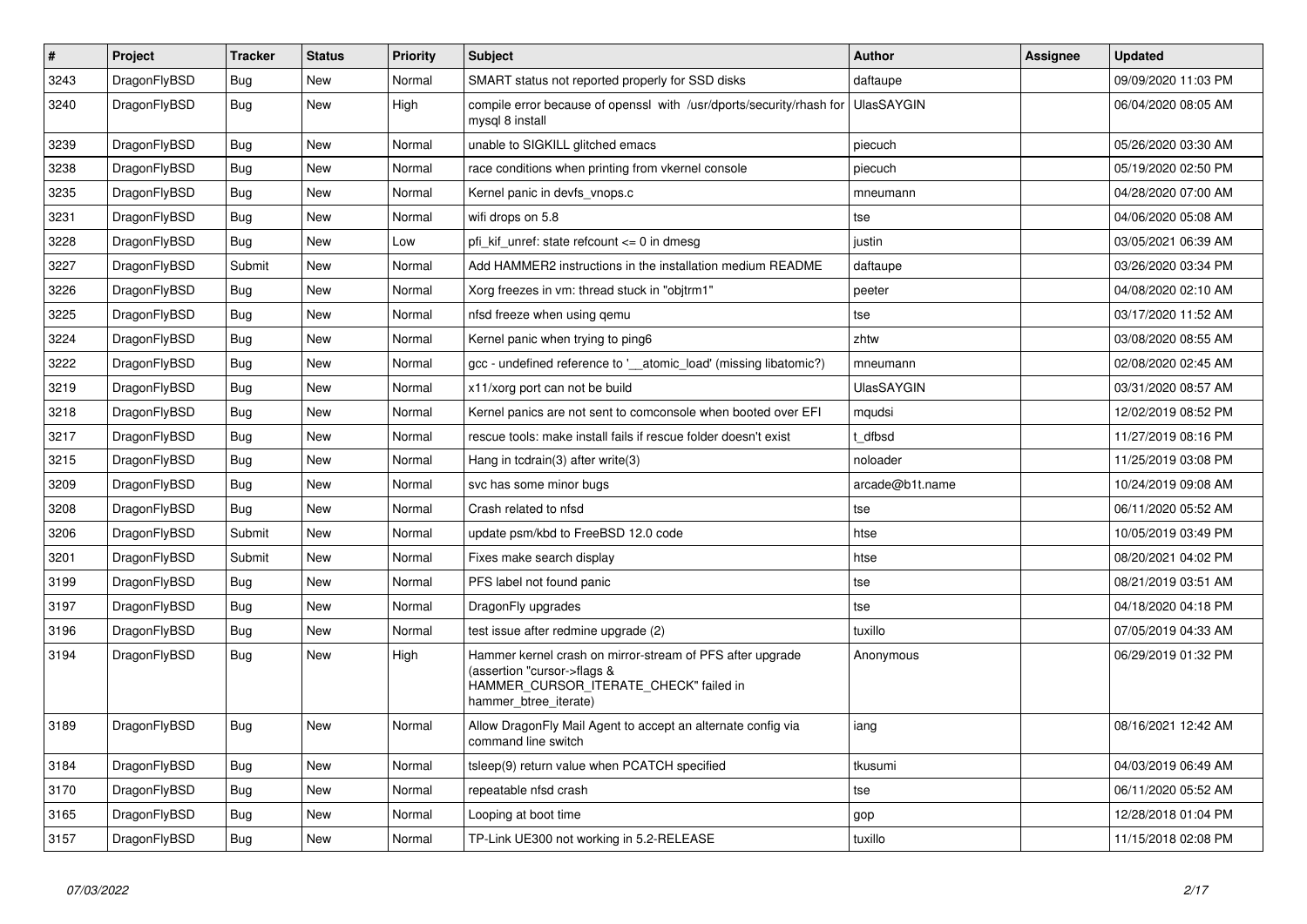| #    | Project      | <b>Tracker</b> | <b>Status</b> | <b>Priority</b> | Subject                                                                                                            | Author                 | Assignee | <b>Updated</b>      |
|------|--------------|----------------|---------------|-----------------|--------------------------------------------------------------------------------------------------------------------|------------------------|----------|---------------------|
| 3152 | DragonFlyBSD | Bug            | Feedback      | Normal          | Console's size in ttyv0 and single user mode is sticking to 80x25,<br>while ttyv1 can make use of the whole screen | overtime               |          | 02/24/2019 01:08 AM |
| 3147 | DragonFlyBSD | Submit         | New           | Normal          | Enable headless installation                                                                                       | ddegroot               |          | 10/09/2018 01:25 PM |
| 3143 | DragonFlyBSD | Bug            | <b>New</b>    | Normal          | assertion "0" failed in hammer2 inode xop chain sync                                                               | cbin                   |          | 07/18/2018 12:50 PM |
| 3142 | DragonFlyBSD | Submit         | <b>New</b>    | Normal          | lib/libdmsg: Unbreak using new API EVP_CIPHER_CTX_new()                                                            | tkusumi                |          | 07/08/2018 04:18 AM |
| 3141 | DragonFlyBSD | <b>Bug</b>     | New           | Normal          | dhclient blocks boot process                                                                                       | rowo                   |          | 12/16/2018 11:01 AM |
| 3139 | DragonFlyBSD | Bug            | <b>New</b>    | Normal          | USB Mouse Does Not Work in DragonflyBSD guest on VirtualBox                                                        | chiguy1256             |          | 06/24/2018 10:14 PM |
| 3135 | DragonFlyBSD | Submit         | New           | Normal          | Add EVFILT_RECV and EVFILT_SEND                                                                                    | tautolog               |          | 05/25/2018 09:59 PM |
| 3134 | DragonFlyBSD | Bug            | <b>New</b>    | Normal          | RFC 3021 (/31 networks) appear to be unsupported                                                                   | jailbird               |          | 05/16/2018 11:03 PM |
| 3132 | DragonFlyBSD | Bug            | <b>New</b>    | Low             | unifdef mined                                                                                                      | bcallah                |          | 04/26/2018 08:34 PM |
| 3129 | DragonFlyBSD | <b>Bug</b>     | <b>New</b>    | High            | Kernel panic with 5.2.0 on A2SDi-4C-HLN4F                                                                          | stateless              |          | 04/24/2018 12:50 AM |
| 3124 | DragonFlyBSD | Bug            | <b>New</b>    | High            | DragonFlyBSD 5.0.2 with Hammer2 with UEFI install doesn't boot                                                     | wiesl                  |          | 06/18/2019 05:07 AM |
| 3120 | DragonFlyBSD | <b>Bug</b>     | New           | Normal          | Intel AC 8260 firmware does not load                                                                               | Vintodrimmer           |          | 08/28/2018 03:30 AM |
| 3117 | DragonFlyBSD | Bug            | <b>New</b>    | Normal          | Problem with colours if "intel" video-driver used                                                                  | dpostolov              |          | 01/07/2018 11:35 PM |
| 3116 | DragonFlyBSD | Bug            | New           | Normal          | da0 detects on very big volume if to _remove_ usb install stick and<br>reboot on Intel NUC5PPYH                    | dpostolov              |          | 01/07/2018 09:40 PM |
| 3113 | DragonFlyBSD | Bug            | In Progress   | Urgent          | Booting vKernel fails due being out of swap space                                                                  | tcullen                |          | 05/11/2021 04:14 AM |
| 3111 | DragonFlyBSD | <b>Bug</b>     | In Progress   | High            | Mouse lags every second heavily under X11                                                                          | mneumann               |          | 12/12/2017 09:46 PM |
| 3110 | DragonFlyBSD | <b>Bug</b>     | New           | Normal          | crash with ipfw3 under load                                                                                        | bnegre82               |          | 12/09/2017 06:22 AM |
| 3107 | DragonFlyBSD | Bug            | <b>New</b>    | Low             | ACPI interrupt storm when loading i915 on Lenovo T460                                                              | oyvinht                |          | 07/15/2020 07:01 AM |
| 3101 | DragonFlyBSD | <b>Bug</b>     | New           | Low             | PFI CGI install not working in dragonflybsd 5.0.1 USB install                                                      | bnegre82               |          | 05/11/2021 04:14 AM |
| 3076 | DragonFlyBSD | Bug            | <b>New</b>    | Normal          | sys/dev/netif/ig_hal/e1000_ich8lan.c:1594: sanity checking mixup?                                                  | dcb                    |          | 10/11/2017 01:58 AM |
| 3052 | DragonFlyBSD | Bug            | New           | Normal          | panic DragonFly v4.8.1-RELEASE by mounting a malformed NTFS<br>image [64.000]                                      | open.source@ribose.com |          | 08/14/2017 03:22 AM |
| 3051 | DragonFlyBSD | Bug            | <b>New</b>    | Normal          | panic DragonFly v4.8.1-RELEASE by mounting a malformed NTFS<br>image [12.000]                                      | open.source@ribose.com |          | 08/14/2017 03:20 AM |
| 3049 | DragonFlyBSD | Bug            | <b>New</b>    | Normal          | panic DragonFly v4.8.1-RELEASE by mounting a malformed<br>msdosfs image [12.128]                                   | open.source@ribose.com |          | 08/14/2017 02:53 AM |
| 3047 | DragonFlyBSD | <b>Bug</b>     | <b>New</b>    | Normal          | HAMMER critical write error                                                                                        | samuel                 |          | 06/19/2019 09:50 AM |
| 3041 | DragonFlyBSD | Submit         | New           | Normal          | firmware: Remove embedding of multiple images in one module.                                                       | Anonymous              |          | 12/25/2020 02:15 AM |
| 3036 | DragonFlyBSD | Bug            | New           | Normal          | panic in icmp_redirect_start() ASSERT_IN_NETISR(0)                                                                 | tautolog               |          | 05/11/2017 07:27 PM |
| 3035 | DragonFlyBSD | Bug            | New           | Normal          | panic: assertion "cpu >= 0 && cpu < ncpus" failed in netisr_cpuport<br>at /usr/src/sys/net/netisr2.h:87            | masu                   |          | 05/11/2017 01:24 AM |
| 3029 | DragonFlyBSD | <b>Bug</b>     | New           | Normal          | Running DflyBSD 4.8 on FreeBSD bhyve as a guest                                                                    | iron                   |          | 05/13/2022 04:33 AM |
| 3025 | DragonFlyBSD | <b>Bug</b>     | New           | Normal          | sys/dev/powermng/powernow/powernow.c:284: bad comparison?                                                          | dcb                    |          | 09/23/2017 07:45 AM |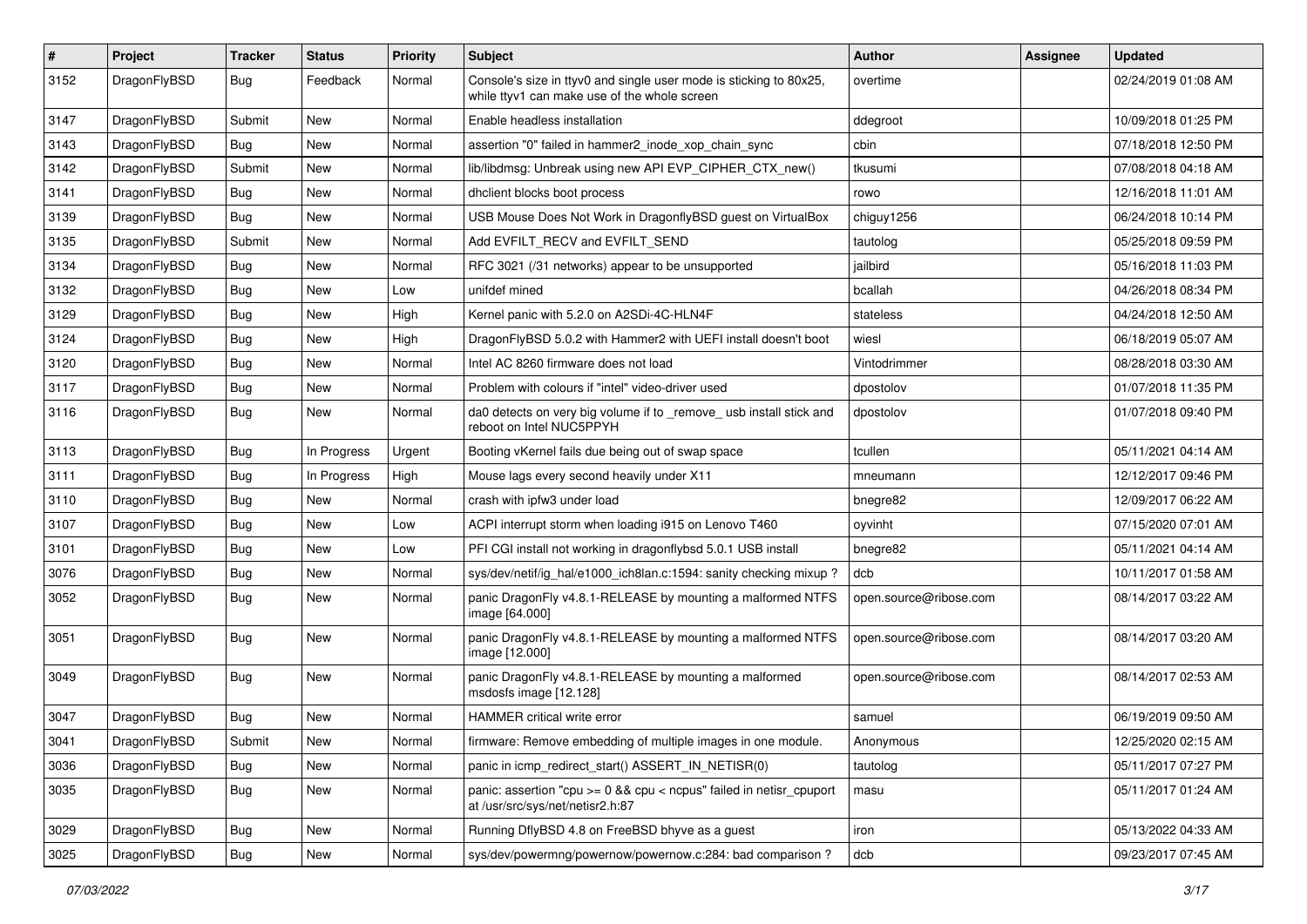| $\sharp$ | Project      | <b>Tracker</b> | <b>Status</b> | <b>Priority</b> | Subject                                                                                                | Author          | Assignee | <b>Updated</b>      |
|----------|--------------|----------------|---------------|-----------------|--------------------------------------------------------------------------------------------------------|-----------------|----------|---------------------|
| 3024     | DragonFlyBSD | Bug            | <b>New</b>    | Low             | sys/dev/netif/wi/if_wi.c:1090]: (style) Redundant condition                                            | dcb             |          | 04/11/2017 11:56 AM |
| 3022     | DragonFlyBSD | Bug            | <b>New</b>    | Normal          | sys/dev/netif/ath/ath/if_ath.c:2142: strange bitmask?                                                  | dcb             |          | 04/11/2017 11:49 AM |
| 3021     | DragonFlyBSD | <b>Bug</b>     | In Progress   | Normal          | sys/dev/drm/i915/i915_gem_stolen.c:115]: (error) Signed integer<br>overflow for expression '65535<<20' | dcb             |          | 04/11/2017 12:46 PM |
| 3018     | DragonFlyBSD | Bug            | <b>New</b>    | Normal          | sys/bus/u4b/wlan/if_run.c:5464]: (style) Redundant condition                                           | dcb             |          | 04/11/2017 11:26 AM |
| 3011     | DragonFlyBSD | <b>Bug</b>     | In Progress   | Normal          | dragonfly/sys/dev/netif/re/re.c: suspicious code ?                                                     | dcb             |          | 07/29/2017 01:26 AM |
| 3006     | DragonFlyBSD | <b>Bug</b>     | <b>New</b>    | Normal          | boot0cfg: panic in kern_udev.c in function _udev_dict_set_cstr when<br>installing in VirtualBox        | MichiGreat      |          | 04/01/2017 02:22 PM |
| 2994     | DragonFlyBSD | Bug            | <b>New</b>    | Normal          | Intermittent boot hangs after git: hammer - HAMMER Version 7                                           | davshao         |          | 03/30/2017 02:06 PM |
| 2972     | DragonFlyBSD | Bug            | <b>New</b>    | Normal          | ipfw3 "deny to me" does not work correctly                                                             | mneumann        |          | 12/27/2016 12:11 PM |
| 2970     | DragonFlyBSD | Bug            | <b>New</b>    | Normal          | kernel 4.7: "Is -I" causes panic on UDF filesystem: "bgetvp -<br>overlapping buffer"                   | peeter          |          | 12/21/2016 02:46 AM |
| 2958     | DragonFlyBSD | Bug            | Feedback      | Normal          | Hammer FS dies during pruning after massive write load                                                 | neilb           |          | 10/11/2016 04:20 AM |
| 2957     | DragonFlyBSD | <b>Bug</b>     | Feedback      | Normal          | swapoff -a followed by swapon -a doesn't give your swap back                                           | neilb           |          | 10/09/2016 04:17 AM |
| 2936     | DragonFlyBSD | Bug            | <b>New</b>    | Normal          | loader.efi crashes while loading kernel                                                                | spaceille       |          | 08/20/2016 06:17 AM |
| 2933     | DragonFlyBSD | Submit         | New           | Normal          | Remove unix domain socket support from cat(1)                                                          | sevan           |          | 08/01/2016 08:10 PM |
| 2931     | DragonFlyBSD | <b>Bug</b>     | <b>New</b>    | Low             | 'gdb' of 'vkernel' unable to print backtrace                                                           | tofergus        |          | 07/26/2016 01:51 PM |
| 2930     | DragonFlyBSD | Bug            | <b>New</b>    | High            | 'objcache' causes panic during 'nfs_readdir'                                                           | tofergus        |          | 07/26/2016 01:09 PM |
| 2924     | DragonFlyBSD | <b>Bug</b>     | <b>New</b>    | Normal          | cat -v fails to tag characters in extended table with M- prefix with<br>some locales                   | sevan           |          | 07/11/2016 07:18 AM |
| 2921     | DragonFlyBSD | Submit         | <b>New</b>    | Normal          | Allow moused to accept userland mouse events                                                           | tautolog        |          | 05/11/2021 04:08 AM |
| 2917     | DragonFlyBSD | Bug            | New           | Normal          | da8: reading primary partition table: error accessing offset<br>000000000000 for 512                   | liweitianux     |          | 05/11/2021 08:43 PM |
| 2915     | DragonFlyBSD | Bug            | <b>New</b>    | High            | Hammer mirror-copy problem                                                                             | t dfbsd         |          | 08/25/2016 05:28 AM |
| 2898     | DragonFlyBSD | <b>Bug</b>     | <b>New</b>    | Normal          | <b>HAMMER</b> panic                                                                                    | pavalos         |          | 11/03/2018 07:05 AM |
| 2892     | DragonFlyBSD | Bug            | <b>New</b>    | Normal          | swap pager:indefinite wait bufferf error                                                               | <b>Ihmwzy</b>   |          | 02/21/2016 10:32 PM |
| 2891     | DragonFlyBSD | <b>Bug</b>     | <b>New</b>    | Normal          | Kernel panic in IEEE802.11 related code                                                                | shamaz          |          | 05/29/2016 05:49 PM |
| 2890     | DragonFlyBSD | <b>Bug</b>     | New           | Normal          | not able to boot usb installer on Toshiba Chromebook 2                                                 | johnnywhishbone |          | 02/22/2016 03:42 AM |
| 2887     | DragonFlyBSD | Bug            | <b>New</b>    | Low             | Missing extattr_namespace_to_string and<br>extattr_string_to_namespace functions                       | rubenk          |          | 02/06/2016 05:09 AM |
| 2886     | DragonFlyBSD | Bug            | New           | Normal          | dragonfly mail agent: sending a testmail causes high system load                                       | worf            |          | 02/05/2016 05:53 AM |
| 2882     | DragonFlyBSD | Bug            | New           | Low             | bridge sends packets from individual interfaces                                                        | arcade@b1t.name |          | 01/09/2016 12:43 PM |
| 2881     | DragonFlyBSD | <b>Bug</b>     | New           | Normal          | Pulseaudio hangs/resets system when starting X11                                                       | mneumann        |          | 01/09/2016 03:08 AM |
| 2878     | DragonFlyBSD | <b>Bug</b>     | New           | Low             | [fix] CCVER problem when using clang and cpu extensions<br>(intrinsics)                                | arcade@b1t.name |          | 06/24/2016 04:25 AM |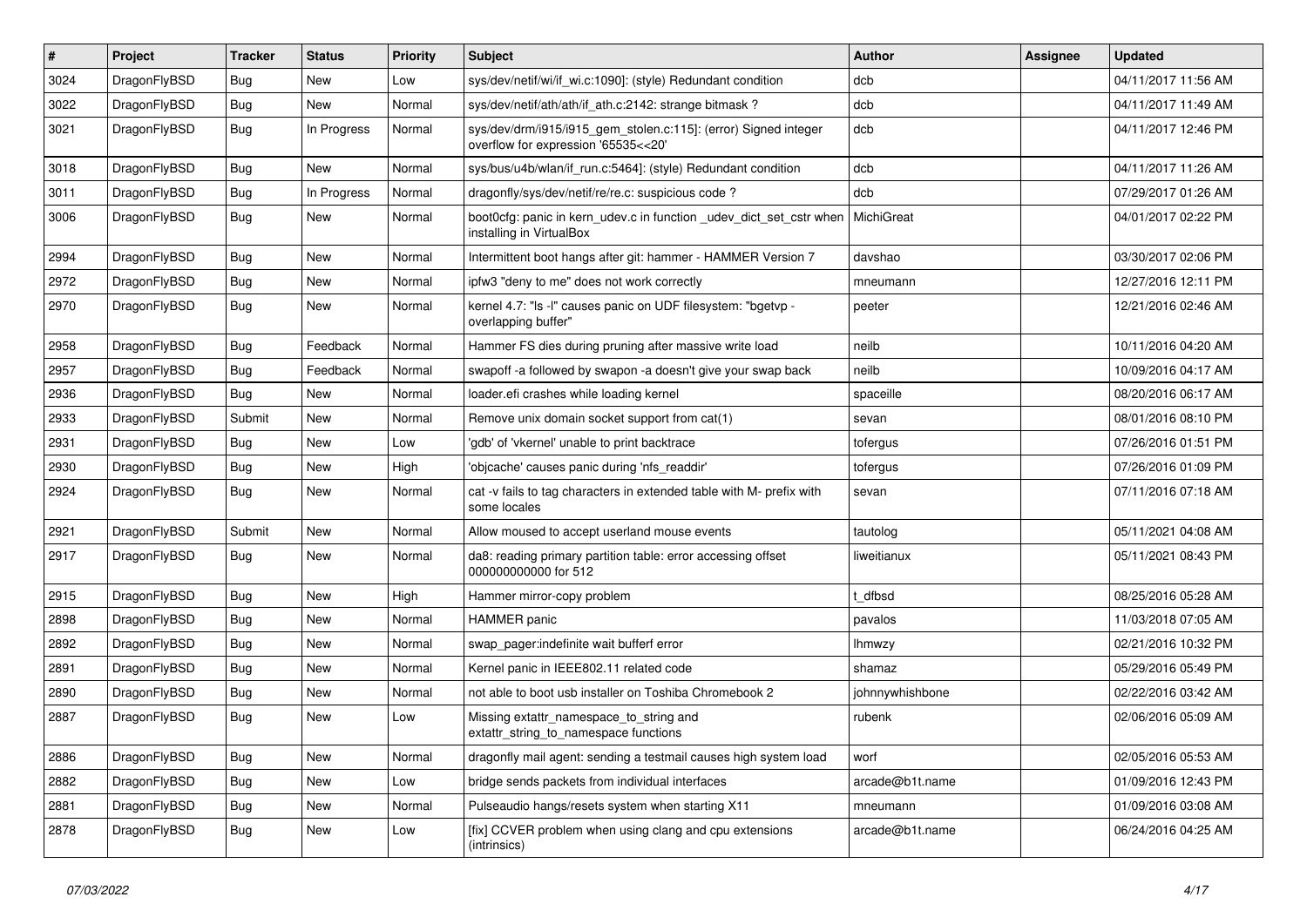| #    | Project      | <b>Tracker</b> | <b>Status</b> | <b>Priority</b> | <b>Subject</b>                                                                                                       | <b>Author</b>    | Assignee | <b>Updated</b>      |
|------|--------------|----------------|---------------|-----------------|----------------------------------------------------------------------------------------------------------------------|------------------|----------|---------------------|
| 2877 | DragonFlyBSD | <b>Bug</b>     | <b>New</b>    | Low             | sed fails when working with UTF-8 locale and non-UTF symbols                                                         | arcade@b1t.name  |          | 12/30/2015 11:20 AM |
| 2874 | DragonFlyBSD | <b>Bug</b>     | <b>New</b>    | Normal          | make world DESTDIR=/emptydir fails                                                                                   | pascii           |          | 12/25/2015 07:04 AM |
| 2863 | DragonFlyBSD | <b>Bug</b>     | <b>New</b>    | Normal          | HAMMER synch tid is zero                                                                                             | shamaz           |          | 12/12/2015 11:24 PM |
| 2859 | DragonFlyBSD | Bug            | <b>New</b>    | Low             | Installer configuration menu always highlights "Select timezone", no<br>matter which step was last completed.        | cgag             |          | 12/02/2015 01:54 PM |
| 2858 | DragonFlyBSD | Bug            | New           | Low             | Installer "Local or UTC" question should have "No" selected by<br>default.                                           | cgag             |          | 12/02/2015 01:18 PM |
| 2857 | DragonFlyBSD | <b>Bug</b>     | <b>New</b>    | Normal          | hammer stalls via bitcoin-qt                                                                                         | tkusumi          |          | 11/30/2015 06:52 AM |
| 2852 | DragonFlyBSD | Bug            | <b>New</b>    | Normal          | Hammer File System - hangs on undo during system boot / mount -<br>will not recover on DragonFlyBSD newer than 3.6.0 | abale            |          | 05/11/2021 04:07 AM |
| 2840 | DragonFlyBSD | <b>Bug</b>     | <b>New</b>    | Normal          | wrong voltage is reported                                                                                            | yellowrabbit2010 |          | 09/11/2015 06:09 PM |
| 2835 | DragonFlyBSD | Bug            | <b>New</b>    | Normal          | /usr/include/c++/5.0/bits/c++locale.h likes<br>POSIX_C_SOURCE>=200809                                                | davshao          |          | 11/18/2015 03:40 AM |
| 2820 | DragonFlyBSD | <b>Bug</b>     | <b>New</b>    | Normal          | TP-Link USB Wi-Fi adapter cannot be reattached to the system                                                         | shamaz           |          | 05/22/2015 09:45 PM |
| 2816 | DragonFlyBSD | Bug            | <b>New</b>    | Normal          | A multitasking process being debugged can get stuck                                                                  | phma             |          | 05/19/2015 03:57 AM |
| 2812 | DragonFlyBSD | <b>Bug</b>     | <b>New</b>    | Normal          | Panic on Intel DE3815TYKHE                                                                                           | tmorp            |          | 05/14/2015 03:14 PM |
| 2809 | DragonFlyBSD | Bug            | <b>New</b>    | Normal          | hammer mirror-stream                                                                                                 | masu             |          | 04/10/2015 12:33 AM |
| 2808 | DragonFlyBSD | <b>Bug</b>     | <b>New</b>    | Normal          | X freeze by switching between X and VT - results in black screen                                                     | lukesky333       |          | 05/11/2021 03:55 AM |
| 2806 | DragonFlyBSD | <b>Bug</b>     | <b>New</b>    | Normal          | failed to configure a link-local address on ath0 (errno = 22)                                                        | Chingyuan        |          | 05/25/2021 01:00 AM |
| 2803 | DragonFlyBSD | Bug            | <b>New</b>    | Normal          | HAMMER: Warning: UNDO area too small!                                                                                | ftigeot          |          | 03/11/2015 03:42 PM |
| 2802 | DragonFlyBSD | <b>Bug</b>     | <b>New</b>    | Normal          | USB Wifi urtwn0 crash from cd boot                                                                                   | opvalues         |          | 03/10/2015 01:07 AM |
| 2799 | DragonFlyBSD | <b>Bug</b>     | New           | Normal          | Fatal trap 12 caused by moused(8) -p/dev/cual0                                                                       | opvalues         |          | 03/04/2015 11:01 PM |
| 2797 | DragonFlyBSD | Bug            | In Progress   | Low             | vkernels with & without machdep.pmap_mmu_optimize                                                                    | yellowrabbit2010 |          | 11/27/2021 08:06 AM |
| 2790 | DragonFlyBSD | Submit         | <b>New</b>    | Low             | filedesc softrefs increment code factoring                                                                           | dclink           |          | 02/21/2015 04:00 AM |
| 2788 | DragonFlyBSD | Bug            | <b>New</b>    | Normal          | ioctl GSLICEINFO: Not working for vnode slice                                                                        | mneumann         |          | 02/12/2015 07:49 AM |
| 2738 | DragonFlyBSD | Bug            | <b>New</b>    | Normal          | Hammer: Strange behavior when trying to recover old version of<br>moved file                                         | roland           |          | 11/20/2014 08:02 AM |
| 2736 | DragonFlyBSD | Bug            | <b>New</b>    | High            | kernel panics on acpi_timer_probe function                                                                           | cnb              |          | 05/11/2021 03:55 AM |
| 2735 | DragonFlyBSD | <b>Bug</b>     | <b>New</b>    | Urgent          | iwn panics SYSSASSERT                                                                                                | cnb              |          | 05/11/2021 03:55 AM |
| 2731 | DragonFlyBSD | Bug            | In Progress   | Normal          | Screen full of random colors when starting Xorg with Intel Haswell<br>HD Graphics P4600                              | jkatzmaier       |          | 11/12/2014 04:08 PM |
| 2712 | DragonFlyBSD | <b>Bug</b>     | New           | Normal          | connect(2) returns EINVAL when retrying after ECONNREFUSED                                                           | jorisgio         |          | 08/14/2014 05:31 PM |
| 2708 | DragonFlyBSD | <b>Bug</b>     | New           | Normal          | unable to send TCP nor UDP on age(4) interface                                                                       | dermiste         |          | 05/11/2021 03:54 AM |
| 2688 | DragonFlyBSD | <b>Bug</b>     | New           | Normal          | 67613368bdda7 Fix wrong checks for U4B presence Asrock Z77M<br>difficulty detecting USB keyboard                     | davshao          |          | 06/28/2014 07:08 PM |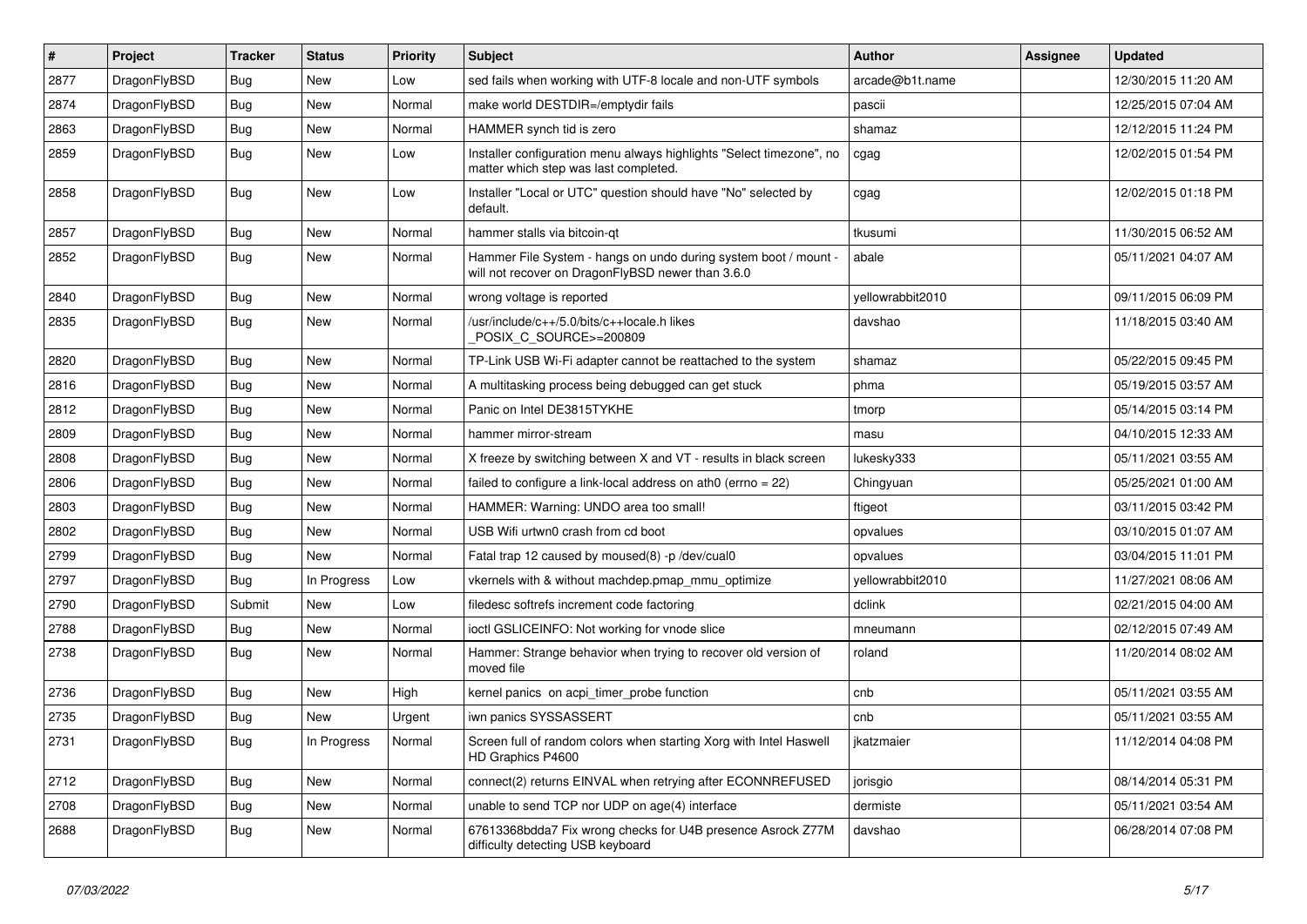| #    | Project      | <b>Tracker</b> | <b>Status</b> | <b>Priority</b> | Subject                                                                                                   | Author            | Assignee | <b>Updated</b>      |
|------|--------------|----------------|---------------|-----------------|-----------------------------------------------------------------------------------------------------------|-------------------|----------|---------------------|
| 2687 | DragonFlyBSD | Bug            | <b>New</b>    | Normal          | natacontrol software RAID in installer                                                                    | csmelosky         |          | 06/22/2014 12:03 PM |
| 2680 | DragonFlyBSD | Bug            | <b>New</b>    | Low             | boot0cfg update makes box unbootable                                                                      | herrgard          |          | 06/10/2014 06:02 AM |
| 2675 | DragonFlyBSD | <b>Bug</b>     | New           | Low             | Ultimate N WiFi Link 5300 get iwn_intr: fatal firmware error on 5GHz                                      | revuwa            |          | 05/11/2021 04:07 AM |
| 2674 | DragonFlyBSD | Bug            | <b>New</b>    | Normal          | <b>GPT Support</b>                                                                                        | ftigeot           |          | 12/28/2015 02:54 PM |
| 2657 | DragonFlyBSD | <b>Bug</b>     | New           | High            | Needs acl to migrate our servers                                                                          | ferney            |          | 03/31/2014 11:37 AM |
| 2652 | DragonFlyBSD | Bug            | New           | Normal          | 189a0ff3761b47  ix: Implement MSI-X support locks up Lenovo<br>S10 Intel Atom n270                        | davshao           |          | 05/14/2014 01:55 AM |
| 2647 | DragonFlyBSD | Bug            | <b>New</b>    | Normal          | HAMMER panic on 3.6.0                                                                                     | tuxillo           |          | 05/11/2021 03:54 AM |
| 2645 | DragonFlyBSD | Bug            | New           | Normal          | panic with dsched fq and ioprio                                                                           | jyoung15          |          | 02/20/2014 07:29 AM |
| 2644 | DragonFlyBSD | Bug            | Feedback      | Normal          | 3.6.0-REL trap 9 on boot                                                                                  | memmerto          |          | 11/27/2021 08:08 AM |
| 2641 | DragonFlyBSD | <b>Bug</b>     | New           | Normal          | Panic when loading natapci as module                                                                      | tuxillo           |          | 05/11/2021 03:54 AM |
| 2638 | DragonFlyBSD | Bug            | Feedback      | High            | Fix machdep.pmap_mmu_optimize                                                                             | tuxillo           |          | 05/11/2021 04:07 AM |
| 2636 | DragonFlyBSD | <b>Bug</b>     | Feedback      | Low             | Add -x flag to iostat (a la solaris)                                                                      | tuxillo           |          | 05/11/2021 04:07 AM |
| 2631 | DragonFlyBSD | Bug            | In Progress   | Low             | Verify library versioning current with full package build and switch it<br>on (after publishing packages) | tuxillo           |          | 05/11/2021 04:06 AM |
| 2630 | DragonFlyBSD | <b>Bug</b>     | New           | Normal          | Bring in latest iconv fixes from FreeBSD10 as well as csmapper<br>updates                                 | tuxillo           |          | 05/11/2021 03:54 AM |
| 2629 | DragonFlyBSD | Bug            | <b>New</b>    | Normal          | Replace gcc44 with llvm34, clang34, and libc++                                                            | tuxillo           |          | 06/02/2014 02:30 PM |
| 2626 | DragonFlyBSD | Bug            | New           | Normal          | iwn driver drops with error: "firmware error 'iwn intr: fatal firmware<br>error""                         | rodyaj            |          | 01/09/2014 05:50 AM |
| 2622 | DragonFlyBSD | Bug            | New           | Normal          | VAIO FIT15E fn keys support                                                                               | nonsolosoft       |          | 12/31/2013 01:31 AM |
| 2621 | DragonFlyBSD | Bug            | <b>New</b>    | Normal          | core dump using cdrom                                                                                     | nonsolosoft       |          | 12/27/2013 12:43 AM |
| 2620 | DragonFlyBSD | <b>Bug</b>     | <b>New</b>    | Normal          | moused problem                                                                                            | FilippoMo         |          | 12/20/2013 10:32 AM |
| 2619 | DragonFlyBSD | <b>Bug</b>     | New           | Normal          | DragonFly 3.6 can't be installed on a 6TB volume                                                          | ftigeot           |          | 02/23/2014 11:55 PM |
| 2618 | DragonFlyBSD | Bug            | New           | Normal          | mouse problem on RELEASE-3_6_0                                                                            | FilippoMo         |          | 12/20/2013 03:26 AM |
| 2617 | DragonFlyBSD | Bug            | Feedback      | Normal          | Possible issue with wireless mouse on 3.6 release                                                         | FilippoMo         |          | 01/14/2015 03:42 PM |
| 2611 | DragonFlyBSD | <b>Bug</b>     | New           | Normal          | Change in IP address results in network not working                                                       | phma              |          | 12/05/2013 07:55 PM |
| 2609 | DragonFlyBSD | <b>Bug</b>     | <b>New</b>    | Normal          | master: panic: assertion<br>"LWKT TOKEN HELD ANY(vm object token(object))" failed in<br>swp_pager_lookup  | thomas.nikolajsen |          | 11/28/2013 11:36 AM |
| 2604 | DragonFlyBSD | Bug            | New           | Normal          | dell laptop does not boot with LATEST                                                                     | isenmann          |          | 11/20/2013 02:07 AM |
| 2598 | DragonFlyBSD | <b>Bug</b>     | New           | Normal          | i386 via USB Booting                                                                                      | mbzadegan         |          | 10/21/2013 02:28 AM |
| 2595 | DragonFlyBSD | <b>Bug</b>     | New           | Normal          | DragonFly 3.4.3 crashes on SUN Blade X6250 with Qlogic ISP 2432<br>FC card                                | Turvamies         |          | 10/07/2013 11:53 AM |
| 2587 | DragonFlyBSD | Bug            | New           | Normal          | SATA DVD writer not detected by DragonFly                                                                 | srussell          |          | 09/04/2020 08:55 AM |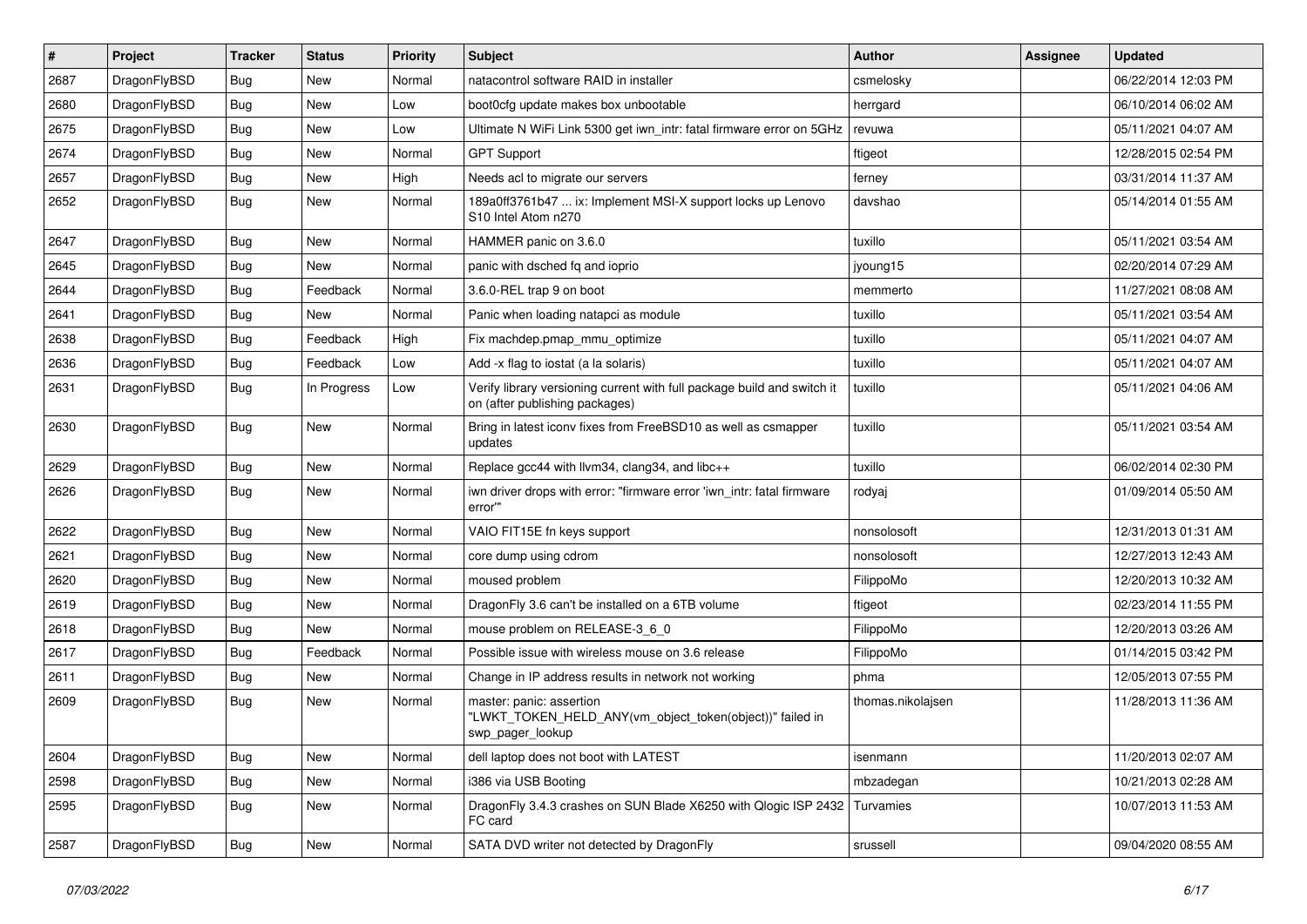| #    | Project      | <b>Tracker</b> | <b>Status</b> | <b>Priority</b> | Subject                                                                                                                      | <b>Author</b>     | <b>Assignee</b> | Updated             |
|------|--------------|----------------|---------------|-----------------|------------------------------------------------------------------------------------------------------------------------------|-------------------|-----------------|---------------------|
| 2586 | DragonFlyBSD | <b>Bug</b>     | <b>New</b>    | Normal          | pf: "modulate" state seems problematic                                                                                       | srussell          |                 | 09/25/2013 07:36 PM |
| 2569 | DragonFlyBSD | <b>Bug</b>     | <b>New</b>    | Normal          | ctime NFS                                                                                                                    | ferney            |                 | 08/11/2013 04:35 AM |
| 2568 | DragonFlyBSD | <b>Bug</b>     | New           | Normal          | AHCI panic                                                                                                                   | josepht           |                 | 06/07/2013 05:52 PM |
| 2565 | DragonFlyBSD | <b>Bug</b>     | New           | Normal          | "ifconfig ix0 up" panic                                                                                                      | Itpig402a         |                 | 06/03/2013 05:46 AM |
| 2557 | DragonFlyBSD | Bug            | <b>New</b>    | Normal          | stock 3.4.1 kernel halts during booting if dm and dm_target_crypt<br>are loaded and RAID controller is present               | phma              |                 | 05/12/2013 10:38 PM |
| 2556 | DragonFlyBSD | Bug            | Feedback      | Normal          | DragonFly v3.5.0.81.gd3479 - Process signal weirdness                                                                        | tuxillo           |                 | 12/17/2013 03:48 PM |
| 2552 | DragonFlyBSD | <b>Bug</b>     | New           | Low             | hammer recovery should indicate progress                                                                                     | phma              |                 | 05/03/2013 12:13 AM |
| 2547 | DragonFlyBSD | <b>Bug</b>     | New           | High            | crashed while doing a dry run of pkg_rolling-replace                                                                         | phma              |                 | 04/18/2013 10:40 PM |
| 2544 | DragonFlyBSD | <b>Bug</b>     | <b>New</b>    | Normal          | live DVD system boot (menu option 1) caused db> prompt on<br>PE1950                                                          | estrabd           |                 | 05/11/2021 03:54 AM |
| 2535 | DragonFlyBSD | Bug            | <b>New</b>    | Normal          | Imap processes apparentlt blocked on disk I/O                                                                                | ftigeot           |                 | 04/02/2013 09:31 AM |
| 2531 | DragonFlyBSD | <b>Bug</b>     | New           | Normal          | camcontrol fails to disable APM                                                                                              | m.lombardi85      |                 | 03/23/2013 12:28 PM |
| 2529 | DragonFlyBSD | <b>Bug</b>     | New           | Low             | Sundance network adapter is not detected and attached                                                                        | kworr             |                 | 03/25/2013 02:29 AM |
| 2526 | DragonFlyBSD | Bug            | New           | Normal          | hammer cleanup doesn't run on first day of DST                                                                               | pavalos           |                 | 10/18/2016 05:28 PM |
| 2520 | DragonFlyBSD | Bug            | <b>New</b>    | Normal          | panic: assertion "IS_SERIALIZED((ifp->if_serializer))" failed in<br>if_default_serialize_assert at /usr/src/sys/net/if.c:437 | ano               |                 | 03/09/2013 12:14 AM |
| 2509 | DragonFlyBSD | <b>Bug</b>     | <b>New</b>    | Normal          | Redefinition of DIRBLKSIZ in restore(8)                                                                                      | swildner          |                 | 06/04/2022 04:40 AM |
| 2499 | DragonFlyBSD | <b>Bug</b>     | In Progress   | Urgent          | DRAGONFLY_3_2 lockd not responding correctly                                                                                 | Nerzhul           |                 | 01/22/2013 12:47 PM |
| 2498 | DragonFlyBSD | <b>Bug</b>     | <b>New</b>    | Normal          | DFBSD v3.2.2-RELEASE - LIST_FIRST(&bp->b_dep) == NULL"<br>failed in vfs_vmio_release                                         | tuxillo           |                 | 05/31/2022 04:09 PM |
| 2495 | DragonFlyBSD | Bug            | New           | High            | DFBSD v3.3.0.960.g553fe7 - ocnt != 0" failed in<br>prop_object_release                                                       | tuxillo           |                 | 05/31/2022 04:08 PM |
| 2493 | DragonFlyBSD | Bug            | <b>New</b>    | Normal          | vidcontrol: invalid video mode name                                                                                          | Svarov            |                 | 01/24/2013 09:55 AM |
| 2490 | DragonFlyBSD | Bug            | <b>New</b>    | Normal          | nmalloc should color addresses to avoid cache bank conflictsw                                                                | vsrinivas         |                 | 06/10/2014 05:51 AM |
| 2489 | DragonFlyBSD | Bug            | New           | Normal          | nmalloc doesn't cache VA for allocations > 8KB                                                                               | vsrinivas         |                 | 06/10/2014 05:51 AM |
| 2473 | DragonFlyBSD | Bug            | New           | Normal          | Kernel crash when trying to up the wpi0 device (Dfly<br>v3.3.0.758.g47388-DEVELOPMENT)                                       | tomaz             |                 | 02/24/2014 08:50 AM |
| 2459 | DragonFlyBSD | Bug            | Feedback      | Normal          | apic problems with HP Probook 4510s                                                                                          | thowe             |                 | 11/27/2021 08:22 AM |
| 2453 | DragonFlyBSD | Bug            | <b>New</b>    | Normal          | panic: assertion "gd->gd spinlocks == $0$ " failed                                                                           | Johannes.Hofmann  |                 | 11/12/2012 12:54 PM |
| 2444 | DragonFlyBSD | <b>Bug</b>     | New           | Normal          | Crash during Hammer overnight cleanup                                                                                        | justin            |                 | 11/04/2012 07:58 AM |
| 2436 | DragonFlyBSD | <b>Bug</b>     | New           | Normal          | panic: assertion "lp->lwp_qcpu == dd->cpuid" failed in<br>dfly_acquire_curproc                                               | thomas.nikolajsen |                 | 01/23/2013 11:07 AM |
| 2434 | DragonFlyBSD | <b>Bug</b>     | <b>New</b>    | Normal          | BTX Halted - Boot fails on USB/GUI                                                                                           | lucmv             |                 | 10/17/2012 08:12 PM |
| 2430 | DragonFlyBSD | <b>Bug</b>     | New           | Normal          | Alternate Password Hash method                                                                                               | robin.carey1      |                 | 10/07/2012 06:28 AM |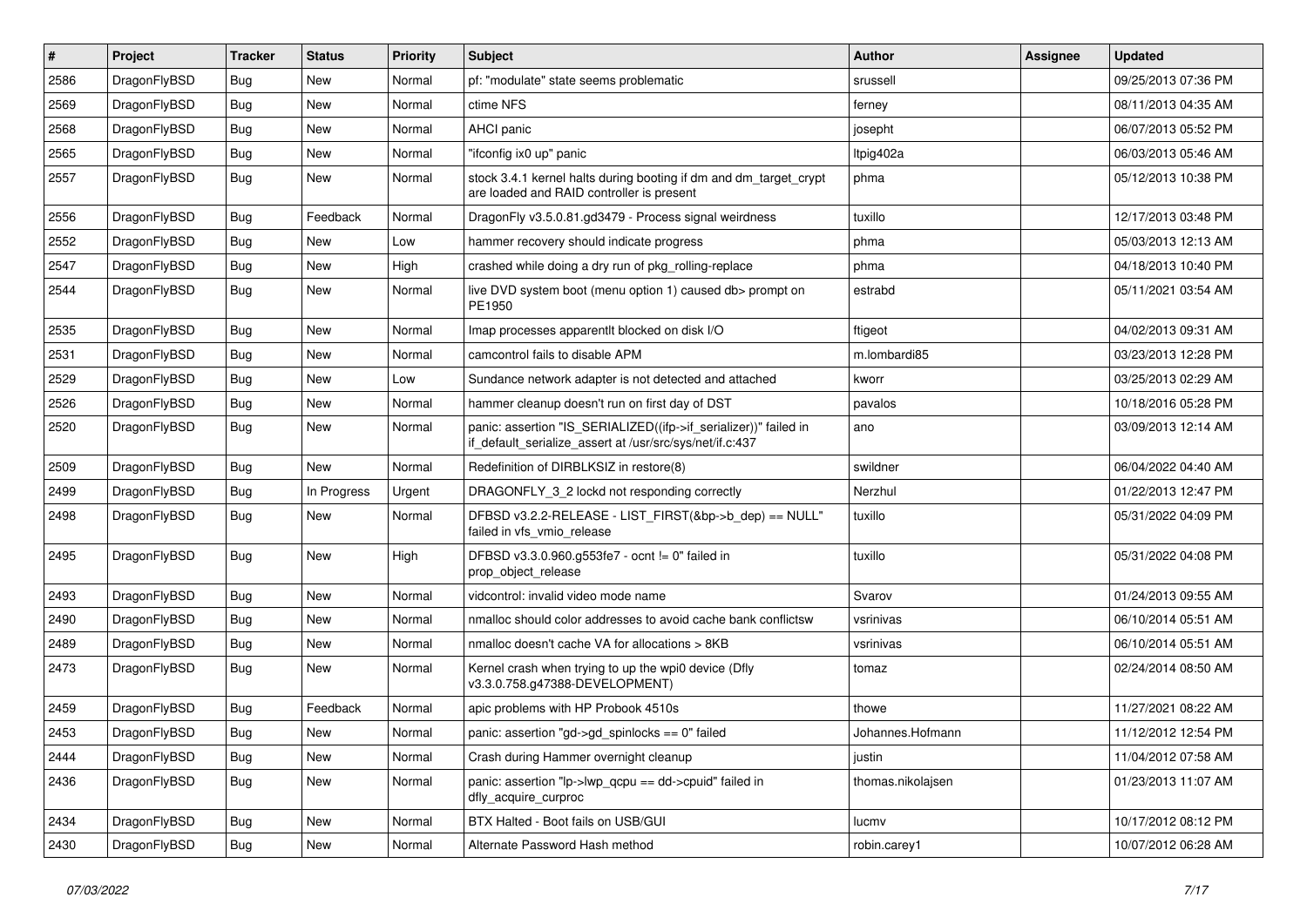| #    | Project      | <b>Tracker</b> | <b>Status</b> | <b>Priority</b> | Subject                                                                                      | <b>Author</b>     | Assignee | <b>Updated</b>      |
|------|--------------|----------------|---------------|-----------------|----------------------------------------------------------------------------------------------|-------------------|----------|---------------------|
| 2423 | DragonFlyBSD | Bug            | New           | Urgent          | After multiple panics/locks, hitting KKASSERT in<br>hammer init cursor                       | rumcic            |          | 09/18/2012 02:28 AM |
| 2421 | DragonFlyBSD | Bug            | New           | High            | Kernel panic: vm_fault: page 0xc0f70000 not busy!                                            | lentferj          |          | 10/03/2012 08:16 AM |
| 2414 | DragonFlyBSD | Bug            | In Progress   | Normal          | Lenovo S10 acpi freeze (not new)                                                             | davshao           |          | 05/11/2021 04:13 AM |
| 2412 | DragonFlyBSD | Bug            | New           | Normal          | wlan0 fails to get address via dhclient                                                      | nonsolosoft       |          | 08/30/2012 05:55 AM |
| 2403 | DragonFlyBSD | Bug            | New           | Low             | newfs -E doesn't handle /dev/serno device names properly                                     | ftigeot           |          | 08/17/2012 05:07 AM |
| 2396 | DragonFlyBSD | <b>Bug</b>     | Feedback      | High            | Latest 3.1 development version core dumps while destroying master<br><b>PFS</b>              | sgeorge           |          | 01/23/2013 04:10 PM |
| 2389 | DragonFlyBSD | Bug            | New           | Normal          | computer crashed while listing processes                                                     | phma              |          | 06/18/2012 02:49 PM |
| 2387 | DragonFlyBSD | Bug            | <b>New</b>    | Normal          | hammer ignores -t during dedup                                                               | phma              |          | 06/17/2012 12:30 PM |
| 2371 | DragonFlyBSD | Bug            | New           | Normal          | Timezone problem with America/Sao_Paulo                                                      | raitech           |          | 05/17/2012 01:42 PM |
| 2369 | DragonFlyBSD | Bug            | New           | Normal          | panic: Bad link elm 0xffffffe07edf6068 next->prev != elm                                     | jaydg             |          | 08/15/2012 03:04 AM |
| 2360 | DragonFlyBSD | Bug            | In Progress   | Normal          | Wishlist: virtio driver import                                                               | vsrinivas         |          | 06/04/2022 04:16 AM |
| 2351 | DragonFlyBSD | Bug            | In Progress   | Normal          | DFBSD v3.1.0.579.g44ccf - Stuck during startup, random freezes                               | tuxillo           |          | 04/24/2012 08:21 AM |
| 2347 | DragonFlyBSD | <b>Bug</b>     | Feedback      | High            | Hammer PFSes destroy does not give back full space allocated to<br><b>PFS</b>                | sgeorge           |          | 07/19/2012 01:11 AM |
| 2345 | DragonFlyBSD | <b>Bug</b>     | In Progress   | Normal          | DFBSD v3.1.0.457.gd679f - NFS panic on diskless station                                      | tuxillo           |          | 04/07/2012 05:22 PM |
| 2331 | DragonFlyBSD | Bug            | New           | Normal          | reading mouse mode from unopen file descriptor hangs mouse<br>driver                         | phma              |          | 03/14/2012 09:43 AM |
| 2329 | DragonFlyBSD | Bug            | New           | Normal          | ibm x3550 & acpi                                                                             | ano               |          | 06/03/2014 11:37 AM |
| 2324 | DragonFlyBSD | Bug            | New           | Normal          | natacotrol support > 2TB not working even after the ftigeot patch                            | zenny             |          | 03/03/2012 01:00 AM |
| 2319 | DragonFlyBSD | <b>Bug</b>     | <b>New</b>    | Normal          | crypt/passwd forward compat                                                                  | c.turner1         |          | 02/28/2012 12:39 PM |
| 2316 | DragonFlyBSD | <b>Bug</b>     | New           | Normal          | Ungraceful invalid password handling for adding a new user in the<br>installer               | rune              |          | 04/27/2012 11:23 PM |
| 2311 | DragonFlyBSD | Bug            | New           | Normal          | Xorg crash having something to do with drm                                                   | phma              |          | 02/22/2012 09:59 AM |
| 2308 | DragonFlyBSD | Bug            | New           | Normal          | System freeze when unloading snd_hda                                                         | jaydg             |          | 02/19/2012 07:15 AM |
| 2306 | DragonFlyBSD | Bug            | New           | Normal          | a crash starts the kernel debugger in text mode, but just reboots in X                       | phma              |          | 02/11/2012 08:02 PM |
| 2297 | DragonFlyBSD | <b>Bug</b>     | New           | Normal          | strange NFS (client) error messages / problems                                               | Anonymous         |          | 02/19/2012 02:59 PM |
| 2296 | DragonFlyBSD | <b>Bug</b>     | In Progress   | High            | panic: assertion "m->wire_count > 0" failed                                                  | thomas.nikolajsen |          | 08/30/2012 06:09 AM |
| 2292 | DragonFlyBSD | <b>Bug</b>     | New           | Normal          | re interface with jumbo frames (mtu larger than 1500) hangs after<br>some traffic            | Anonymous         |          | 01/31/2012 12:11 AM |
| 2288 | DragonFlyBSD | Bug            | Feedback      | Normal          | Random IO performance loss introduced since January 1st                                      | lentferj          |          | 01/23/2013 04:21 PM |
| 2287 | DragonFlyBSD | <b>Bug</b>     | New           | Normal          | HAMMER(ROOT) Illegal UNDO TAIL signature at<br>300000001967c000                              | y0n3t4n1          |          | 11/07/2018 01:22 AM |
| 2283 | DragonFlyBSD | <b>Bug</b>     | New           | Normal          | DFBSD DragonFly v2.13.0.957.g4f459 - pmap_release: page<br>should already be gone 0xc27120bc | tuxillo           |          | 01/23/2012 03:03 AM |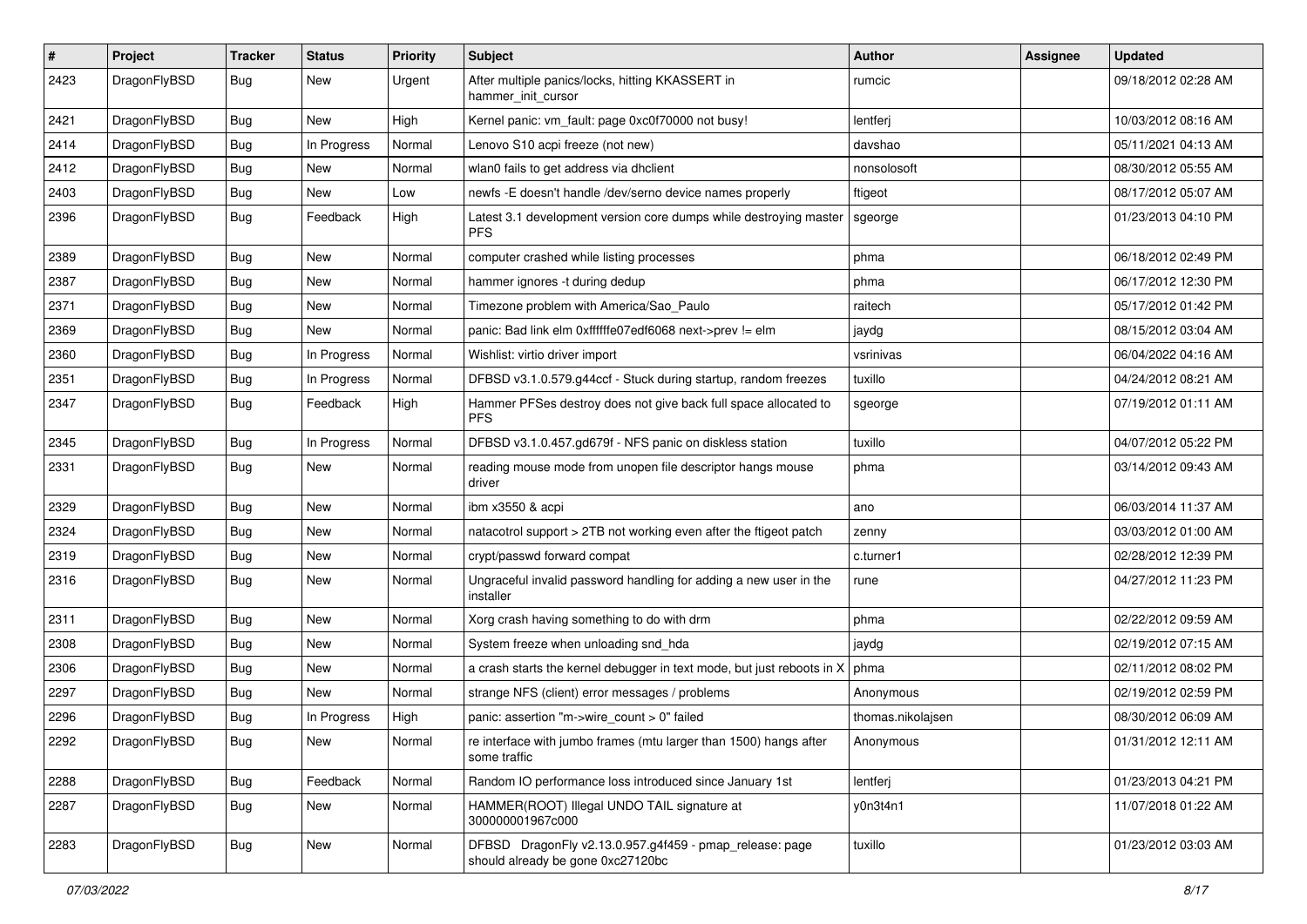| #    | Project      | <b>Tracker</b> | <b>Status</b> | <b>Priority</b> | Subject                                                                                                    | <b>Author</b> | Assignee | <b>Updated</b>      |
|------|--------------|----------------|---------------|-----------------|------------------------------------------------------------------------------------------------------------|---------------|----------|---------------------|
| 2282 | DragonFlyBSD | <b>Bug</b>     | In Progress   | Normal          | gdb segfaults with certain corefiles                                                                       | tuxillo       |          | 01/18/2012 04:40 PM |
| 2254 | DragonFlyBSD | Bug            | <b>New</b>    | Normal          | panic: assertion "ref < &td->td_toks_end" failed in lwkt_gettoken at<br>/usr/src/sys/kern/lwkt_token.c:588 | eocallaghan   |          | 12/05/2011 10:21 PM |
| 2250 | DragonFlyBSD | Bug            | New           | Normal          | Kernel panic                                                                                               | adamk         |          | 11/23/2018 01:10 AM |
| 2248 | DragonFlyBSD | <b>Bug</b>     | New           | Normal          | sysctl panic                                                                                               | pavalos       |          | 11/23/2011 06:23 PM |
| 2245 | DragonFlyBSD | <b>Bug</b>     | <b>New</b>    | Normal          | panic: assertion "ref < &td->td_toks_end" failed in lwkt_gettoken at<br>/usr/src/sys/kern/lwkt_token.c:588 | juanfra684    |          | 11/22/2011 07:41 PM |
| 2224 | DragonFlyBSD | Bug            | New           | Normal          | v2.13.0.291.gaa7ec - Panic on fq while installing world                                                    | tuxillo       |          | 11/18/2011 01:40 AM |
| 2210 | DragonFlyBSD | <b>Bug</b>     | New           | Normal          | Bugtracker cannot assign default project for new users                                                     | ahuete.devel  |          | 11/17/2011 11:30 AM |
| 2199 | DragonFlyBSD | Bug            | New           | Normal          | screen segfaults if utmpx isn't present                                                                    | pavalos       |          | 11/15/2011 10:52 PM |
| 2182 | DragonFlyBSD | Bug            | New           | Normal          | if msk PHY FIFO underrun/overflow                                                                          | nonsolosoft   |          | 09/03/2012 06:39 AM |
| 2171 | DragonFlyBSD | <b>Bug</b>     | <b>New</b>    | Normal          | DFBSD v2.13.0.151.gdc8442 - panic: assertion "(*ptep &<br>$(PG_MANAGED PG_V)$ == PG_V"                     | tuxillo       |          | 11/04/2011 05:06 PM |
| 2167 | DragonFlyBSD | Bug            | <b>New</b>    | Normal          | shutdown/reboot fails after uptime msg                                                                     | marino        |          | 11/28/2011 03:01 AM |
| 2166 | DragonFlyBSD | <b>Bug</b>     | New           | Normal          | DFBSD v2.13.0.109.g05b9d - Strange lockups                                                                 | tuxillo       |          | 10/29/2011 11:20 AM |
| 2164 | DragonFlyBSD | Bug            | <b>New</b>    | Normal          | panic on reboot from usb.                                                                                  | eocallaghan   |          | 10/27/2011 09:29 AM |
| 2161 | DragonFlyBSD | <b>Bug</b>     | New           | Normal          | Outdated xorg.conf file gets installed into etc and screws up mouse                                        | eocallaghan   |          | 10/27/2011 01:51 PM |
| 2158 | DragonFlyBSD | Bug            | New           | Normal          | iwn panics with assertion on boot.                                                                         | eocallaghan   |          | 10/24/2011 04:13 PM |
| 2154 | DragonFlyBSD | <b>Bug</b>     | New           | Normal          | vkernel copyout() doesn't return EFAULT on error                                                           | vsrinivas     |          | 10/20/2011 03:53 AM |
| 2153 | DragonFlyBSD | <b>Bug</b>     | <b>New</b>    | Normal          | Too many unuseful warnings at boot                                                                         | juanfra684    |          | 10/18/2011 10:16 PM |
| 2141 | DragonFlyBSD | Bug            | <b>New</b>    | Urgent          | loader and/or documentation broken                                                                         | sjg           |          | 01/20/2012 10:51 AM |
| 2140 | DragonFlyBSD | <b>Bug</b>     | New           | High            | hammer io delallocate panic with 'duplicate entry' message                                                 | ttw           |          | 10/07/2011 12:22 PM |
| 2138 | DragonFlyBSD | Bug            | New           | Normal          | > 100% CPU usage                                                                                           | robin.carey1  |          | 09/26/2011 12:20 PM |
| 2136 | DragonFlyBSD | <b>Bug</b>     | New           | Normal          | socketpair() doesn't free file descriptors on copyout failure                                              | vsrinivas     |          | 04/05/2013 09:13 AM |
| 2129 | DragonFlyBSD | <b>Bug</b>     | New           | Normal          | DFBSD v2.11.0.661.gf9438 i386 - panic: lockmgr thrd sleep                                                  | tuxillo       |          | 09/05/2011 09:49 AM |
| 2125 | DragonFlyBSD | <b>Bug</b>     | New           | Normal          | Weird garbage in dmesg                                                                                     | herrgard      |          | 08/30/2011 08:04 PM |
| 2124 | DragonFlyBSD | <b>Bug</b>     | <b>New</b>    | Normal          | getty repeating too quickly on port /dev/ttyv0                                                             | sgeorge.ml    |          | 09/01/2011 04:28 AM |
| 2123 | DragonFlyBSD | <b>Bug</b>     | New           | Normal          | hammer is losing files                                                                                     | schmir        |          | 08/30/2011 07:56 PM |
| 2122 | DragonFlyBSD | Submit         | New           | Normal          | [Review] Fixes to the VFS layer                                                                            | ftigeot       |          | 05/31/2022 03:25 PM |
| 2117 | DragonFlyBSD | Bug            | New           | High            | ACPI and/or bce(4) problem with 2.11.0.673.g0d557 on HP DL380<br>G6                                        | pauska        |          | 08/22/2011 10:15 AM |
| 2115 | DragonFlyBSD | <b>Bug</b>     | New           | Normal          | [msk] system freeze after receive some paquet                                                              | bsdsx         |          | 08/22/2011 10:22 AM |
| 2107 | DragonFlyBSD | <b>Bug</b>     | New           | Normal          | 2.10.1 sata dvd drive issue                                                                                | ausppc        |          | 07/31/2011 08:41 PM |
| 2104 | DragonFlyBSD | <b>Bug</b>     | New           | Normal          | network configuration seg. fault on install CD                                                             | navratil      |          | 07/26/2011 07:55 AM |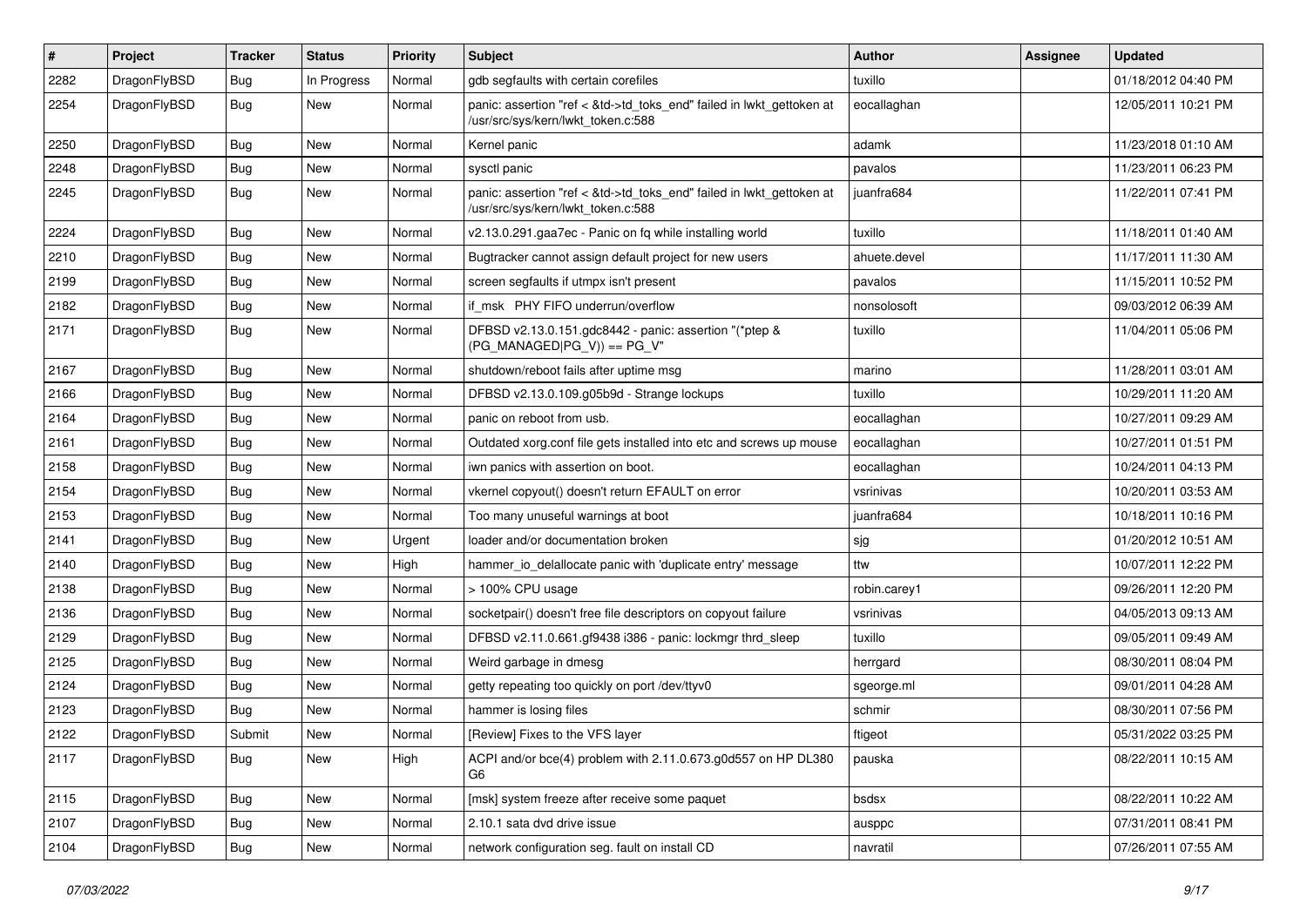| $\sharp$ | Project      | <b>Tracker</b> | <b>Status</b> | <b>Priority</b> | Subject                                                                                    | <b>Author</b>     | Assignee | <b>Updated</b>      |
|----------|--------------|----------------|---------------|-----------------|--------------------------------------------------------------------------------------------|-------------------|----------|---------------------|
| 2099     | DragonFlyBSD | <b>Bug</b>     | <b>New</b>    | Normal          | page fault panic in vm system                                                              | pavalos           |          | 07/10/2011 08:51 AM |
| 2098     | DragonFlyBSD | Submit         | <b>New</b>    | Normal          | [PATCH] correct ath man page example<br>(/usr/src/share/man/man4/ath.4)                    | nobody            |          | 11/15/2011 12:27 AM |
| 2095     | DragonFlyBSD | Bug            | New           | Low             | Running installer post-install: Unsupported DFUI transport "                               | greenrd           |          | 06/26/2011 09:20 AM |
| 2094     | DragonFlyBSD | <b>Bug</b>     | New           | Normal          | Segfault when gdb printing backtrace from core dump                                        | greenrd           |          | 06/25/2011 04:14 PM |
| 2090     | DragonFlyBSD | <b>Bug</b>     | Feedback      | Normal          | snd_hda does not support headphone automute                                                | justin            |          | 03/29/2012 08:03 PM |
| 2085     | DragonFlyBSD | <b>Bug</b>     | New           | Normal          | panic: assertion: (m->flags & PG_MAPPED) == 0 in<br>vm_page_free_toq                       | vsrinivas         |          | 06/10/2011 07:48 AM |
| 2084     | DragonFlyBSD | Bug            | New           | Normal          | DFBSD v2.11.0.242.g4d317 - panic: zone: entry not free                                     | tuxillo           |          | 07/03/2012 01:23 AM |
| 2082     | DragonFlyBSD | Bug            | New           | Normal          | dfbsd 2.10.1 amd64 - mc port build error with 'bmake bin-install'                          | sun-doctor        |          | 05/25/2011 07:18 PM |
| 2081     | DragonFlyBSD | <b>Bug</b>     | Feedback      | Normal          | Panic on device "detach" / "failure"                                                       | vsrinivas         |          | 02/29/2012 07:11 AM |
| 2080     | DragonFlyBSD | Bug            | New           | Normal          | panic: lockmgr thrd_sleep: called from interrupt, ipi, or hard code<br>section             | rumcic            |          | 05/30/2011 05:06 PM |
| 2078     | DragonFlyBSD | Bug            | New           | Normal          | DFBSD i386 v2.11.0.201.g3ed2f - Panic during installworld into a<br>vn0 device             | tuxillo           |          | 05/19/2011 07:50 PM |
| 2077     | DragonFlyBSD | <b>Bug</b>     | New           | Normal          | USB devices conflicting                                                                    | srussell          |          | 05/17/2011 05:12 PM |
| 2075     | DragonFlyBSD | <b>Bug</b>     | New           | Normal          | pflogd on x86 64                                                                           | fanch             |          | 05/16/2011 04:04 PM |
| 2072     | DragonFlyBSD | Bug            | <b>New</b>    | Normal          | Fatal trap 12: stopped at lwkt_send_ipiq3                                                  | rumcic            |          | 05/17/2011 04:12 AM |
| 2071     | DragonFlyBSD | <b>Bug</b>     | New           | High            | Panic on assertion: (int)(flg->seq - seq) > 0 in hammer_flusher_flush<br>after inode error | vsrinivas         |          | 06/12/2011 07:59 AM |
| 2067     | DragonFlyBSD | Bug            | New           | Normal          | sound/pcm: "play interrupt timeout, channel dead"                                          | matthiasr         |          | 05/11/2021 03:55 AM |
| 2061     | DragonFlyBSD | <b>Bug</b>     | New           | Normal          | USB keyboard boot panic                                                                    | sjg               |          | 05/04/2012 12:20 AM |
| 2055     | DragonFlyBSD | <b>Bug</b>     | <b>New</b>    | Normal          | $ssh + IPV6 + bridge \Rightarrow connection freezes$                                       | steve             |          | 04/24/2011 07:13 PM |
| 2052     | DragonFlyBSD | <b>Bug</b>     | <b>New</b>    | Normal          | Kernel panic: CPU APIC ID out of range                                                     | Anonymous         |          | 05/02/2011 11:06 AM |
| 2051     | DragonFlyBSD | <b>Bug</b>     | New           | Normal          | No ipv6 lan route entry created on 2.10                                                    | ftigeot           |          | 04/21/2011 10:37 AM |
| 2048     | DragonFlyBSD | Bug            | New           | Normal          | panic: ffs_sync: rofs mod                                                                  | pavalos           |          | 04/12/2011 05:45 AM |
| 2045     | DragonFlyBSD | <b>Bug</b>     | New           | Normal          | ral(4): Fatal trap 12: page fault while in kernel mode (two panics)                        | herrgard          |          | 11/03/2011 05:34 PM |
| 2042     | DragonFlyBSD | <b>Bug</b>     | <b>New</b>    | Normal          | kernel panic, when run boot0cfg                                                            | sepherosa         |          | 05/31/2022 03:01 PM |
| 2020     | DragonFlyBSD | <b>Bug</b>     | <b>New</b>    | Low             | Port brcm80211 driver from Linux to DragonFly BSD                                          | studer            |          | 03/05/2011 10:54 PM |
| 2013     | DragonFlyBSD | <b>Bug</b>     | In Progress   | Normal          | oversized DMA request loop                                                                 | josepht           |          | 05/11/2021 04:06 AM |
| 2008     | DragonFlyBSD | <b>Bug</b>     | <b>New</b>    | Normal          | lwkt_setcpu_remote: td->td_flags 00800621 console flood                                    | pavalos           |          | 03/06/2011 09:37 PM |
| 2004     | DragonFlyBSD | <b>Bug</b>     | <b>New</b>    | Normal          | LWKT_WAIT_IPIQ panic                                                                       | steve             |          | 03/08/2011 05:46 PM |
| 1990     | DragonFlyBSD | Bug            | New           | Normal          | /mnt too large to mount                                                                    | peur.neu          |          | 02/16/2011 11:24 PM |
| 1984     | DragonFlyBSD | <b>Bug</b>     | New           | Normal          | hammer mount fails after crash - HAMMER: FIFO record bad head<br>signature                 | thomas.nikolajsen |          | 03/08/2011 06:57 PM |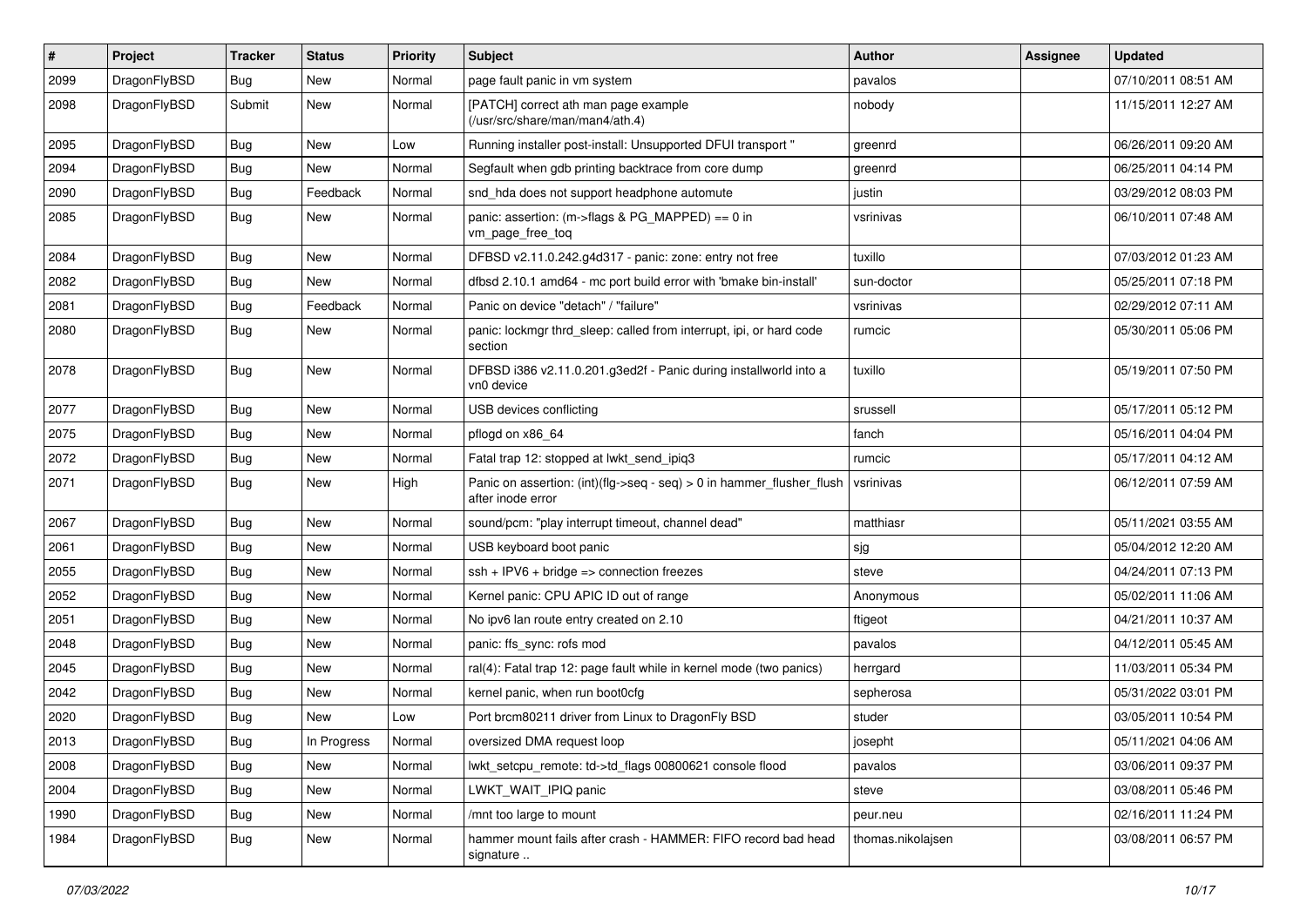| $\vert$ # | Project      | <b>Tracker</b> | <b>Status</b> | <b>Priority</b> | Subject                                                                                                                                                                                           | <b>Author</b>      | Assignee | <b>Updated</b>      |
|-----------|--------------|----------------|---------------|-----------------|---------------------------------------------------------------------------------------------------------------------------------------------------------------------------------------------------|--------------------|----------|---------------------|
| 1982      | DragonFlyBSD | <b>Bug</b>     | New           | Low             | There is no linuxulator on x86-64                                                                                                                                                                 | herrgard           |          | 05/31/2022 02:25 PM |
| 1975      | DragonFlyBSD | Bug            | New           | Normal          | Applications seg fault in select() and poll()                                                                                                                                                     | rumcic             |          | 05/31/2022 02:58 PM |
| 1961      | DragonFlyBSD | <b>Bug</b>     | New           | Normal          | Can't create dump from DDB                                                                                                                                                                        | shamaz             |          | 01/29/2011 09:02 PM |
| 1959      | DragonFlyBSD | <b>Bug</b>     | New           | Normal          | DFBSD v2.9.1.422.gc98f2 - Panic during boot - IPv6 and PF                                                                                                                                         | tuxillo            |          | 01/13/2011 03:37 AM |
| 1951      | DragonFlyBSD | <b>Bug</b>     | <b>New</b>    | Normal          | dma timeouts at phyaddr on a good hdd                                                                                                                                                             | peur.neu           |          | 01/04/2011 07:12 AM |
| 1949      | DragonFlyBSD | <b>Bug</b>     | New           | Normal          | iwn panic                                                                                                                                                                                         | pavalos            |          | 01/30/2011 03:21 AM |
| 1947      | DragonFlyBSD | Bug            | New           | Low             | GA-880GM-UD2H (rev. 1.3) AHCI fails to detect disks at the end of<br>the RAID controller                                                                                                          | eocallaghan        |          | 11/27/2021 08:46 AM |
| 1944      | DragonFlyBSD | Bug            | New           | Normal          | panic: backing object 0xdea7b258 was somehow re-referenced<br>during collapse!                                                                                                                    | sepherosa          |          | 12/27/2010 02:06 AM |
| 1943      | DragonFlyBSD | Bug            | New           | Normal          | hammer assertion panic                                                                                                                                                                            | peter              |          | 12/27/2010 12:45 AM |
| 1942      | DragonFlyBSD | <b>Bug</b>     | New           | Normal          | locking against myself in getcacheblk()?                                                                                                                                                          | qhwt.dfly          |          | 05/31/2022 02:15 PM |
| 1941      | DragonFlyBSD | <b>Bug</b>     | New           | Normal          | wlan config crash                                                                                                                                                                                 | abandon.every.hope |          | 12/24/2010 07:54 PM |
| 1939      | DragonFlyBSD | <b>Bug</b>     | New           | Normal          | Panic on nightly build and stress test box                                                                                                                                                        | lentferj           |          | 12/18/2010 08:41 AM |
| 1935      | DragonFlyBSD | <b>Bug</b>     | <b>New</b>    | Normal          | mouse does not work after switching between x and console                                                                                                                                         | shamaz             |          | 12/13/2010 10:06 AM |
| 1923      | DragonFlyBSD | <b>Bug</b>     | New           | Normal          | Abysmal NFS performance with IPv6                                                                                                                                                                 | ftigeot            |          | 12/05/2010 09:34 PM |
| 1920      | DragonFlyBSD | <b>Bug</b>     | New           | High            | system hangs                                                                                                                                                                                      | zhtw               |          | 11/22/2010 08:59 AM |
| 1917      | DragonFlyBSD | <b>Bug</b>     | New           | Normal          | panic: assertion: (RB_EMPTY(&ip->rec_tree) && (ip->flags &<br>HAMMER_INODE_XDIRTY) == 0)    (!RB_EMPTY(&ip->rec_tree)<br>&& (ip->flags & HAMMER_INODE_XDIRTY) != 0) in<br>hammer_flush_inode_done | qhwt.dfly          |          | 11/24/2010 03:23 AM |
| 1916      | DragonFlyBSD | Bug            | New           | Normal          | Constant crashes on x86_64 with UFS                                                                                                                                                               | lentferj           |          | 11/21/2010 07:40 PM |
| 1913      | DragonFlyBSD | Bug            | New           | Normal          | panic: assertion: ip->flush_state != HAMMER_FST_FLUSH in<br>hammer_flush_inode_core                                                                                                               | swildner           |          | 11/20/2010 05:27 PM |
| 1907      | DragonFlyBSD | <b>Bug</b>     | New           | Normal          | Hammer crash in hammer_flusher_flush()                                                                                                                                                            | swildner           |          | 11/11/2010 05:07 AM |
| 1899      | DragonFlyBSD | Bug            | New           | Normal          | Keyboard doesn't work                                                                                                                                                                             | fransm             |          | 05/15/2022 03:32 PM |
| 1884      | DragonFlyBSD | Bug            | New           | Normal          | System completely freezes while listening music (devbuf: malloc<br>limit exceeded)                                                                                                                | shamaz             |          | 01/24/2011 05:00 PM |
| 1882      | DragonFlyBSD | <b>Bug</b>     | <b>New</b>    | Low             | Idea for handling new USB vendor/device codes                                                                                                                                                     | bmk                |          | 10/20/2010 12:15 PM |
| 1877      | DragonFlyBSD | Bug            | New           | Normal          | Freeze during 1st hammer cleanup after new install                                                                                                                                                | elekktretterr      |          | 05/15/2022 11:43 AM |
| 1874      | DragonFlyBSD | Bug            | New           | Normal          | mpd listening on all IPs, accepting only on one                                                                                                                                                   | rumcic             |          | 05/08/2011 01:01 PM |
| 1873      | DragonFlyBSD | Bug            | New           | Normal          | Panic upon usb mouse detach and reattaching                                                                                                                                                       | rumcic             |          | 02/01/2011 09:53 AM |
| 1867      | DragonFlyBSD | Bug            | New           | Normal          | it(4) motherboard and fan problems                                                                                                                                                                | tuxillo            |          | 07/08/2011 10:48 AM |
| 1861      | DragonFlyBSD | Bug            | New           | Normal          | panic via kprintf (lockmgr called in a hard section)                                                                                                                                              | vsrinivas          |          | 10/11/2010 12:56 AM |
| 1860      | DragonFlyBSD | <b>Bug</b>     | Feedback      | Normal          | Panic while creating UFS fs on vn(4) for initrd                                                                                                                                                   | matthias           |          | 02/29/2012 07:16 AM |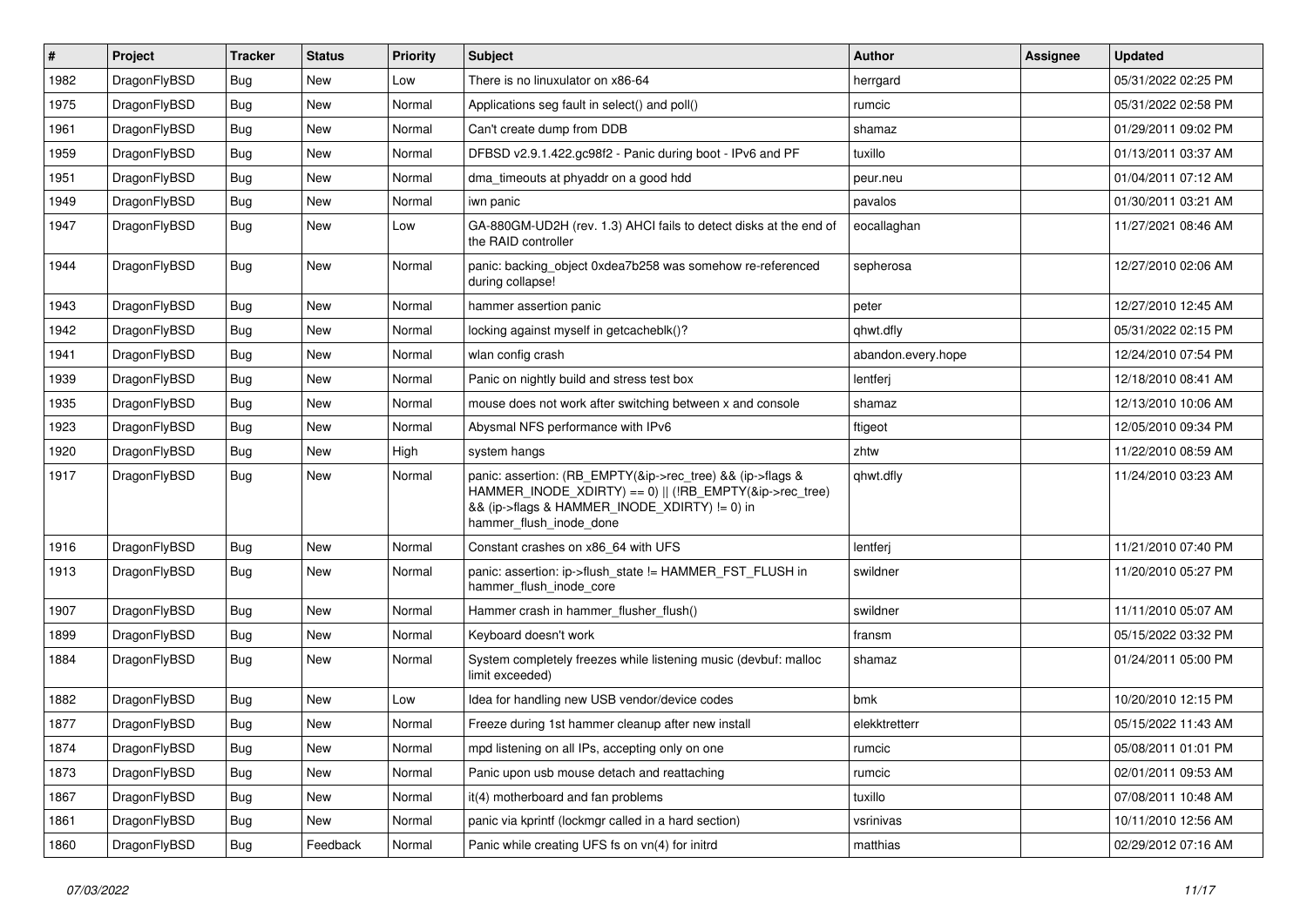| $\vert$ # | Project      | <b>Tracker</b> | <b>Status</b> | <b>Priority</b> | Subject                                                                                         | <b>Author</b>    | <b>Assignee</b> | <b>Updated</b>      |
|-----------|--------------|----------------|---------------|-----------------|-------------------------------------------------------------------------------------------------|------------------|-----------------|---------------------|
| 1850      | DragonFlyBSD | <b>Bug</b>     | <b>New</b>    | Normal          | volume-add on hammer root fs panic                                                              | Johannes.Hofmann |                 | 04/18/2019 04:27 AM |
| 1836      | DragonFlyBSD | Bug            | <b>New</b>    | Normal          | Incorrect TCP checksum show up in tcpdump                                                       | robgar1          |                 | 05/15/2022 11:22 AM |
| 1826      | DragonFlyBSD | <b>Bug</b>     | New           | Normal          | panic during boot: assertion so->so_port  in tcp_input                                          | ftigeot          |                 | 05/15/2022 11:05 AM |
| 1824      | DragonFlyBSD | Bug            | Feedback      | Normal          | kernel panic, x86, 2.7.3.859.ge5104                                                             | akirchhoff135014 |                 | 03/10/2013 07:49 AM |
| 1818      | DragonFlyBSD | Bug            | <b>New</b>    | Normal          | panic: Bad tailq NEXT (kqueue issue ?)                                                          | ftigeot          |                 | 05/15/2022 11:40 AM |
| 1786      | DragonFlyBSD | <b>Bug</b>     | New           | Normal          | Calling NULL function pointer initiates panic loop                                              | sjg              |                 | 10/11/2010 05:28 PM |
| 1774      | DragonFlyBSD | Bug            | <b>New</b>    | Normal          | New IP header cleanup branch available for testing                                              | dillon           |                 | 05/15/2022 10:59 AM |
| 1749      | DragonFlyBSD | Bug            | In Progress   | Normal          | HAMMER fsstress panic in hammer_flush_inode_core<br>'ip->flush_state != HAMMER_FST_FLUSH'       | vsrinivas        |                 | 05/11/2021 04:06 AM |
| 1745      | DragonFlyBSD | <b>Bug</b>     | Feedback      | Normal          | kmalloc panic                                                                                   | josepht          |                 | 05/11/2021 04:05 AM |
| 1744      | DragonFlyBSD | <b>Bug</b>     | In Progress   | Normal          | HAMMER fsstress panic in hammer_setup_child_callback                                            | vsrinivas        |                 | 05/11/2021 04:05 AM |
| 1727      | DragonFlyBSD | <b>Bug</b>     | Feedback      | Normal          | CD boot panic (2.6.1) (usb?)                                                                    | kiril            |                 | 05/15/2022 05:10 AM |
| 1718      | DragonFlyBSD | <b>Bug</b>     | Feedback      | Normal          | IDE disk drive not detected by x86 64 2.6.1 Live CD                                             | bcox             |                 | 11/27/2021 08:25 AM |
| 1717      | DragonFlyBSD | <b>Bug</b>     | Feedback      | Normal          | HAMMER panic in hammer cursor down()                                                            | josepht1         |                 | 05/11/2021 04:05 AM |
| 1695      | DragonFlyBSD | Bug            | <b>New</b>    | Normal          | NFS-related system breakdown                                                                    | Anonymous        |                 | 04/10/2014 12:35 AM |
| 1672      | DragonFlyBSD | <b>Bug</b>     | Feedback      | Normal          | panic (trap 12) around btree_search() in 2.4.1-RELEASE                                          | floid            |                 | 01/19/2015 03:36 AM |
| 1669      | DragonFlyBSD | <b>Bug</b>     | In Progress   | Normal          | Drive wont open using button                                                                    | elekktretterr    |                 | 02/29/2012 12:05 PM |
| 1668      | DragonFlyBSD | <b>Bug</b>     | Feedback      | Normal          | Power button not working                                                                        | elekktretterr    |                 | 03/10/2013 06:22 AM |
| 1661      | DragonFlyBSD | <b>Bug</b>     | In Progress   | Normal          | panic on password entry mount smb filesystem                                                    | vsrinivas        |                 | 11/27/2021 08:29 AM |
| 1634      | DragonFlyBSD | Bug            | <b>New</b>    | Normal          | panic: spin_lock: 0xe4ad1320, indefinitive wait!                                                | elekktretterr    |                 | 01/19/2015 03:21 AM |
| 1618      | DragonFlyBSD | <b>Bug</b>     | Feedback      | Normal          | collision for 'struct pmap' when using RPC and <sys user.h=""></sys>                            | carenas          |                 | 05/11/2021 04:05 AM |
| 1613      | DragonFlyBSD | <b>Bug</b>     | Feedback      | Normal          | USB Keyboard not working on master                                                              | elekktretterr    |                 | 05/11/2021 04:05 AM |
| 1594      | DragonFlyBSD | <b>Bug</b>     | <b>New</b>    | Normal          | Kernel panic during boot from Live CD on Dell E6400                                             | bodie            |                 | 05/11/2021 03:54 AM |
| 1592      | DragonFlyBSD | <b>Bug</b>     | Feedback      | Normal          | AcpiOSUnmapMemory: Warning, deallocation did not track<br>allocation.                           | eocallaghan      |                 | 06/02/2014 07:45 AM |
| 1591      | DragonFlyBSD | <b>Bug</b>     | Feedback      | Normal          | Lenovo X301 hangs with AHCI Driver CMD TIMEOUT<br>STS=d0 <bsy></bsy>                            | eocallaghan      |                 | 05/11/2021 04:05 AM |
| 1580      | DragonFlyBSD | Bug            | Feedback      | Normal          | Panic (Fatal trap 12: page fault while in kernel mode) while playing<br>with pf and netif names | rumcic           |                 | 12/21/2018 01:21 AM |
| 1577      | DragonFlyBSD | <b>Bug</b>     | Feedback      | Normal          | panic: assertion: leaf->base.obj_id == ip->obj_id in<br>hammer_ip_delete_range                  | qhwt+dfly        |                 | 05/11/2021 04:01 AM |
| 1563      | DragonFlyBSD | Bug            | Feedback      | Normal          | reset(1) doesn't reset terminal to the defaults                                                 | hasso            |                 | 03/10/2013 04:17 AM |
| 1560      | DragonFlyBSD | <b>Bug</b>     | Feedback      | Normal          | Unable to modify partition table on ThinkPad T61p during install                                | rehsack          |                 | 01/15/2015 08:57 AM |
| 1559      | DragonFlyBSD | Bug            | New           | Normal          | kernel trap                                                                                     | phma             |                 | 11/27/2021 08:43 AM |
| 1525      | DragonFlyBSD | <b>Bug</b>     | New           | Normal          | boehm-gc problems                                                                               | hasso            |                 | 10/13/2012 07:13 PM |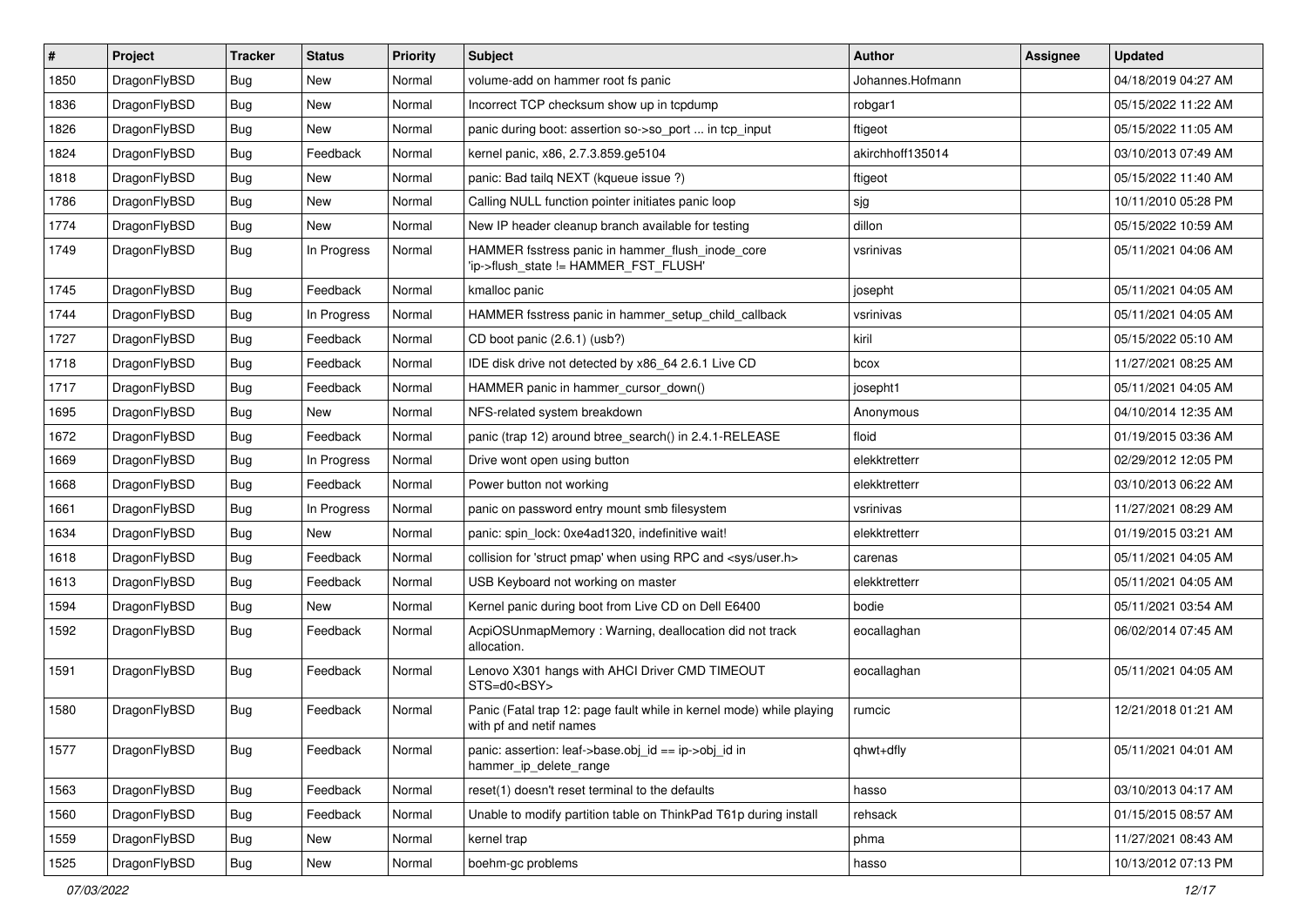| $\vert$ # | Project      | <b>Tracker</b> | <b>Status</b> | <b>Priority</b> | <b>Subject</b>                                                                                                                                            | <b>Author</b>      | Assignee | <b>Updated</b>      |
|-----------|--------------|----------------|---------------|-----------------|-----------------------------------------------------------------------------------------------------------------------------------------------------------|--------------------|----------|---------------------|
| 1521      | DragonFlyBSD | <b>Bug</b>     | Feedback      | Normal          | amd64 2.4 livecd won't mount root at boot                                                                                                                 | bolapara           |          | 01/28/2018 03:45 AM |
| 1502      | DragonFlyBSD | Bug            | In Progress   | Normal          | Lock while deleting files from nohistory HAMMER directories                                                                                               | hasso              |          | 03/10/2013 04:28 AM |
| 1489      | DragonFlyBSD | <b>Bug</b>     | Feedback      | Normal          | panic: ufs dirbad: bad dir                                                                                                                                | rumcic             |          | 03/10/2013 04:34 AM |
| 1486      | DragonFlyBSD | Bug            | Feedback      | Normal          | Interrupt storm related to SATA DVD device                                                                                                                | hasso              |          | 05/11/2021 04:01 AM |
| 1481      | DragonFlyBSD | Bug            | Feedback      | Normal          | panic: assertion: kva_p(buf) in soopt_from_kbuf (after ipfw pipe<br>show, 2.2.1-R)                                                                        | combiner           |          | 05/11/2021 04:01 AM |
| 1463      | DragonFlyBSD | Bug            | <b>New</b>    | Normal          | Mountroot before drives are initialized                                                                                                                   | elekktretterr      |          | 12/07/2010 01:30 PM |
| 1456      | DragonFlyBSD | <b>Bug</b>     | Feedback      | Normal          | Microsoft wireless desktop problems                                                                                                                       | elekktretterr      |          | 01/15/2015 08:34 AM |
| 1454      | DragonFlyBSD | Bug            | Feedback      | Normal          | Unable to boot from external USB DVD drive                                                                                                                | elekktretterr      |          | 05/11/2021 04:01 AM |
| 1448      | DragonFlyBSD | Bug            | Feedback      | Normal          | panic: assertion: _tp->tt_msg->tt_cpuid == mycpuid in<br>tcp_callout_active tcp_output tcp_usr_send netmsg_pru_send<br>netmsg_service tcpmsg_service_loop | dillon             |          | 05/11/2021 04:00 AM |
| 1429      | DragonFlyBSD | Bug            | Feedback      | Normal          | vkernel bug - "mfree: m->m_nextpkt != NULL"                                                                                                               | dillon             |          | 05/11/2021 04:00 AM |
| 1398      | DragonFlyBSD | Submit         | In Progress   | Normal          | hdestroy(3) restricts hash key to point to malloc'ed space                                                                                                | Anonymous          |          | 08/20/2021 04:06 PM |
| 1387      | DragonFlyBSD | Bug            | Feedback      | Normal          | zero-size malloc and ps: kvm_getprocs: Bad address                                                                                                        | qhwt+dfly          |          | 05/11/2021 04:00 AM |
| 1368      | DragonFlyBSD | <b>Bug</b>     | In Progress   | Normal          | suspend signal race?                                                                                                                                      | qhwt+dfly          |          | 05/11/2021 03:51 AM |
| 1336      | DragonFlyBSD | Bug            | In Progress   | Normal          | Still looking for reports of missed directory entries w/ HAMMER                                                                                           | dillon             |          | 05/11/2021 04:00 AM |
| 1332      | DragonFlyBSD | Bug            | Feedback      | Normal          | DFBSD 2.2 - Booting usbcdrom/usbsticks on thinkpad hangs on<br>"BTX Halted"                                                                               | tuxillo            |          | 05/11/2021 04:00 AM |
| 1330      | DragonFlyBSD | <b>Bug</b>     | Feedback      | Normal          | Hammer, usb disk, SYNCHRONIZE CACHE failure                                                                                                               | josepht            |          | 06/02/2014 04:56 AM |
| 1313      | DragonFlyBSD | Bug            | <b>New</b>    | Low             | Signal code in kernel needs major overhaul (signal queues,<br>si code, si addr)                                                                           | hasso              |          | 05/11/2021 04:00 AM |
| 1307      | DragonFlyBSD | Bug            | In Progress   | Normal          | hammer tid -2 shows unexpected result                                                                                                                     | corecode           |          | 10/18/2016 05:29 PM |
| 1282      | DragonFlyBSD | Bug            | Feedback      | Normal          | panic (trap 12) when booting SMP kernel on Atom 330 (dual core)                                                                                           | tomaz.borstnar     |          | 05/11/2021 04:00 AM |
| 1250      | DragonFlyBSD | Bug            | Feedback      | Normal          | Panic upon plugging an USB flash drive into the machine                                                                                                   | rumcic             |          | 03/10/2013 05:17 AM |
| 1249      | DragonFlyBSD | Bug            | Feedback      | Normal          | panic: ffs_vfree: freeing free inode                                                                                                                      | rumcic             |          | 03/10/2013 05:13 AM |
| 1246      | DragonFlyBSD | Bug            | New           | Normal          | bad resolution (monitor desync) with livedvd                                                                                                              | Przem0l            |          | 02/18/2014 06:29 AM |
| 1218      | DragonFlyBSD | Bug            | In Progress   | Normal          | panic: assertion: error == 0 in hammer_start_transaction                                                                                                  | rumcic             |          | 05/11/2021 04:00 AM |
| 1194      | DragonFlyBSD | <b>Bug</b>     | New           | Normal          | SCSI errors while trying to copy photos from my camera                                                                                                    | elekktretterr      |          | 01/14/2015 04:39 PM |
| 1193      | DragonFlyBSD | Bug            | New           | Normal          | kernel doesn't recognize cdrom drive                                                                                                                      | nonsolosoft        |          | 01/25/2014 09:11 PM |
| 1192      | DragonFlyBSD | Submit         | <b>New</b>    | Normal          | KKASSERTs in sys/kern/uipc_{msg,socket}.c are too strict                                                                                                  | rumcic             |          | 05/11/2021 04:07 AM |
| 1185      | DragonFlyBSD | <b>Bug</b>     | New           | High            | need a tool to merge changes into /etc                                                                                                                    | wa1ter             |          | 02/18/2014 06:02 AM |
| 1181      | DragonFlyBSD | <b>Bug</b>     | In Progress   | Normal          | ACX111 panic                                                                                                                                              | elekktretterr      |          | 05/11/2021 04:00 AM |
| 1148      | DragonFlyBSD | <b>Bug</b>     | In Progress   | Low             | BCM4311 wireless network adapter detected but not functional                                                                                              | archimedes.gaviola |          | 05/11/2021 04:00 AM |
| 1144      | DragonFlyBSD | Bug            | Feedback      | Normal          | Incorrect clock under KVM                                                                                                                                 | msylvan            |          | 03/09/2013 01:17 PM |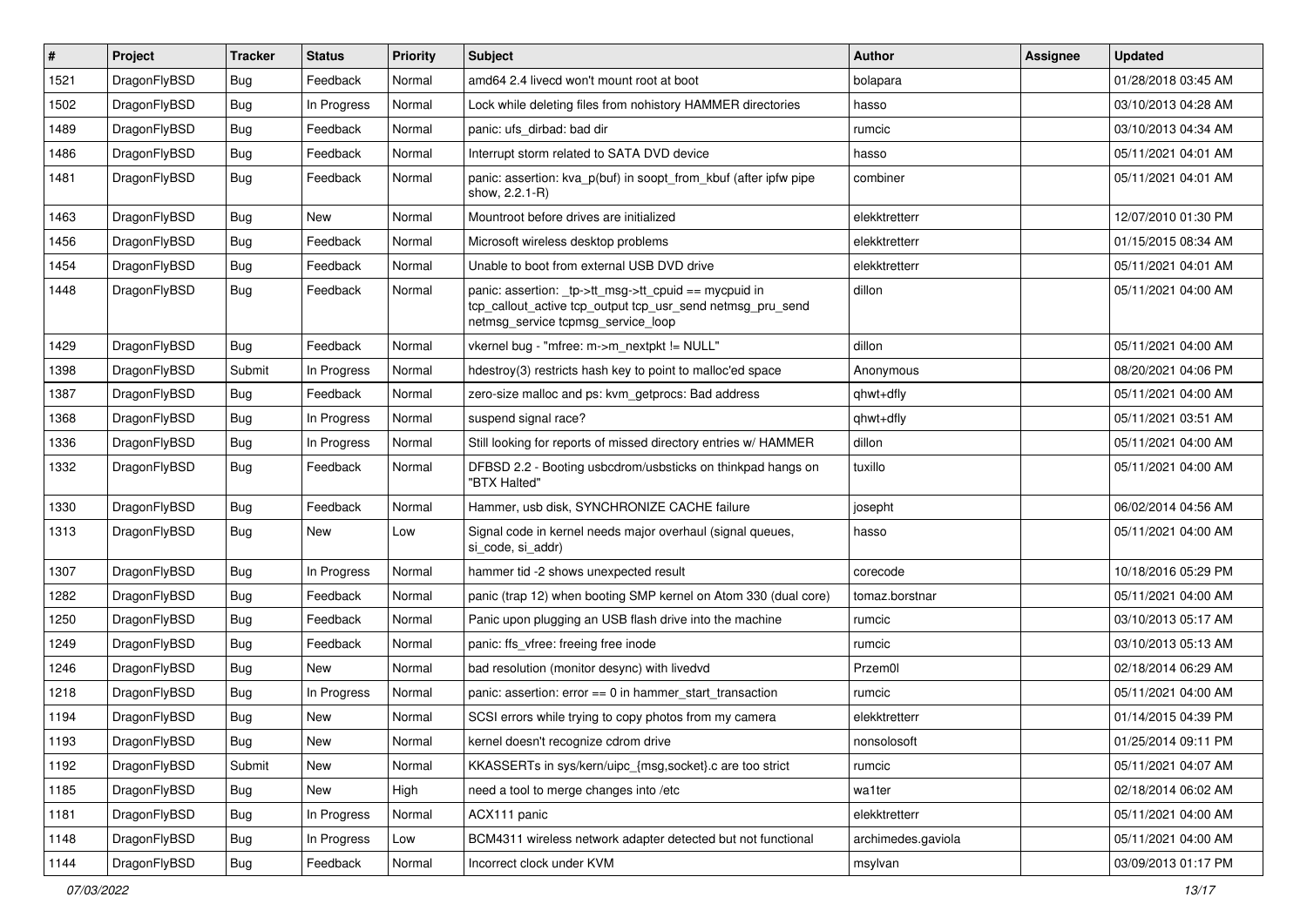| $\pmb{\#}$ | Project      | <b>Tracker</b> | <b>Status</b> | <b>Priority</b> | Subject                                                                      | <b>Author</b>     | <b>Assignee</b> | <b>Updated</b>      |
|------------|--------------|----------------|---------------|-----------------|------------------------------------------------------------------------------|-------------------|-----------------|---------------------|
| 1101       | DragonFlyBSD | Bug            | Feedback      | Normal          | ohci related panic                                                           | polachok          |                 | 05/11/2021 04:00 AM |
| 989        | DragonFlyBSD | Bug            | <b>New</b>    | Normal          | installer/fdisk trouble with wrapped values                                  | Discodestroyer    |                 | 02/18/2014 06:27 AM |
| 979        | DragonFlyBSD | Bug            | Feedback      | Normal          | Failure-prone USB mass storage (SB600? msdosfs? CAM?)                        | floid             |                 | 01/15/2015 08:38 AM |
| 884        | DragonFlyBSD | Bug            | In Progress   | High            | Performance/memory problems under filesystem IO load                         | hasso             |                 | 05/11/2021 03:50 AM |
| 846        | DragonFlyBSD | Bug            | Feedback      | Normal          | USB bugs:usb mouse can't used!                                               | frankning         |                 | 01/15/2015 08:36 AM |
| 806        | DragonFlyBSD | Bug            | Feedback      | Normal          | boot error on MacBook                                                        | tralamazza        |                 | 06/04/2022 05:28 AM |
| 725        | DragonFlyBSD | Bug            | In Progress   | Low             | 'make distribution' fails w/'ro' /usr/obj                                    | c.turner          |                 | 03/09/2013 01:01 PM |
| 604        | DragonFlyBSD | Bug            | In Progress   | Normal          | 1.8.1-RELEASE - clock runs fast on mainboard ASUS P5A-B                      | yeti              |                 | 05/11/2021 03:55 AM |
| 599        | DragonFlyBSD | <b>Bug</b>     | New           | Urgent          | 1.9.0 reproducable panic                                                     | pavalos           |                 | 12/22/2010 01:08 AM |
| 570        | DragonFlyBSD | Bug            | Feedback      | Normal          | 1.8.x: ACPI problems                                                         | qhwt+dfly         |                 | 06/02/2014 03:45 AM |
| 331        | DragonFlyBSD | Bug            | In Progress   | Normal          | ftpsesame (aka Bridging S01E03)                                              | bastyaelvtars     |                 | 03/09/2013 12:28 PM |
| 285        | DragonFlyBSD | Bug            | Feedback      | Low             | interrupt latency with re without ip address configured                      | thomas.nikolajsen |                 | 02/20/2014 10:30 AM |
| 243        | DragonFlyBSD | <b>Bug</b>     | Feedback      | Normal          | weird behavior in the shell                                                  | swildner          |                 | 05/31/2022 02:51 PM |
| 2353       | DragonFlyBSD | <b>Bug</b>     | In Progress   | Normal          | panic: assertion "gd->gd_spinlocks_wr == 0" failed in<br>bsd4 schedulerclock | jaydg             | alexh           | 11/28/2012 01:57 AM |
| 2100       | DragonFlyBSD | Bug            | Feedback      | Normal          | devfs related panic                                                          | sepherosa         | alexh           | 07/10/2011 02:29 PM |
| 1538       | DragonFlyBSD | Bug            | New           | Low             | mountroot should probe file systems                                          | corecode          | alexh           | 11/24/2010 06:35 PM |
| 1430       | DragonFlyBSD | Bug            | <b>New</b>    | Normal          | Buggy $w(1)$ ?                                                               | hasso             | alexh           | 11/24/2010 08:09 AM |
| 1127       | DragonFlyBSD | Bug            | Feedback      | Low             | cdrom drive not detected                                                     | tgr               | corecode        | 01/15/2015 08:55 AM |
| 3154       | DragonFlyBSD | Submit         | <b>New</b>    | Normal          | Update serial handling in bootloader                                         | ddegroot          | dillon          | 11/06/2018 11:21 PM |
| 2819       | DragonFlyBSD | Bug            | In Progress   | Normal          | Random micro system freezes after a week of uptime                           | ftigeot           | dillon          | 08/16/2015 08:46 PM |
| 2092       | DragonFlyBSD | <b>Bug</b>     | New           | Normal          | Panic: Bad link elm 0x next->prev != elm                                     | masterblaster     | dillon          | 12/04/2011 12:49 PM |
| 2037       | DragonFlyBSD | Bug            | Feedback      | Normal          | Panic Bad link elm while building packages                                   | ftigeot           | dillon          | 04/21/2011 07:20 AM |
| 1831       | DragonFlyBSD | <b>Bug</b>     | Feedback      | High            | HAMMER "malloc limit exceeded" panic                                         | eocallaghan       | dillon          | 06/04/2022 04:38 AM |
| 1411       | DragonFlyBSD | Bug            | Feedback      | Normal          | Burning doesn't work with ahci(4)                                            | hasso             | dillon          | 05/11/2021 04:00 AM |
| 3031       | DragonFlyBSD | Submit         | In Progress   | Normal          | Update drm/radeon to Linux 4.7.10 as much as possible                        | davshao           | ftigeot         | 08/19/2021 12:33 PM |
| 2870       | DragonFlyBSD | <b>Bug</b>     | <b>New</b>    | High            | Broken text and icons when glamor acceleration is used                       | 375gnu            | ftigeot         | 01/31/2016 12:13 AM |
| 1593       | DragonFlyBSD | Bug            | Feedback      | Normal          | panic: assertion: ccb == ap->ap_err_ccb in ahci_put_err_ccb                  | ftigeot           | ftigeot         | 05/15/2022 05:09 AM |
| 1964       | DragonFlyBSD | <b>Bug</b>     | <b>New</b>    | Normal          | iwn (panic assertion : wlan assert serialized)                               | sjmm.ptr          | josepht         | 02/01/2011 12:57 PM |
| 1946       | DragonFlyBSD | <b>Bug</b>     | New           | Normal          | ieee80211 panic                                                              | pavalos           | josepht         | 01/27/2011 06:00 PM |
| 385        | DragonFlyBSD | <b>Bug</b>     | Feedback      | Low             | Mail archive address removal                                                 | justin            | justin          | 03/09/2013 11:24 AM |
| 1969       | DragonFlyBSD | Bug            | New           | Normal          | pf-related network problem                                                   | pavalos           | lentferj        | 02/01/2011 06:57 PM |
| 2549       | DragonFlyBSD | <b>Bug</b>     | In Progress   | Normal          | netgraph7: Kernel page fault.                                                | russiane39        | nant            | 05/10/2013 11:20 PM |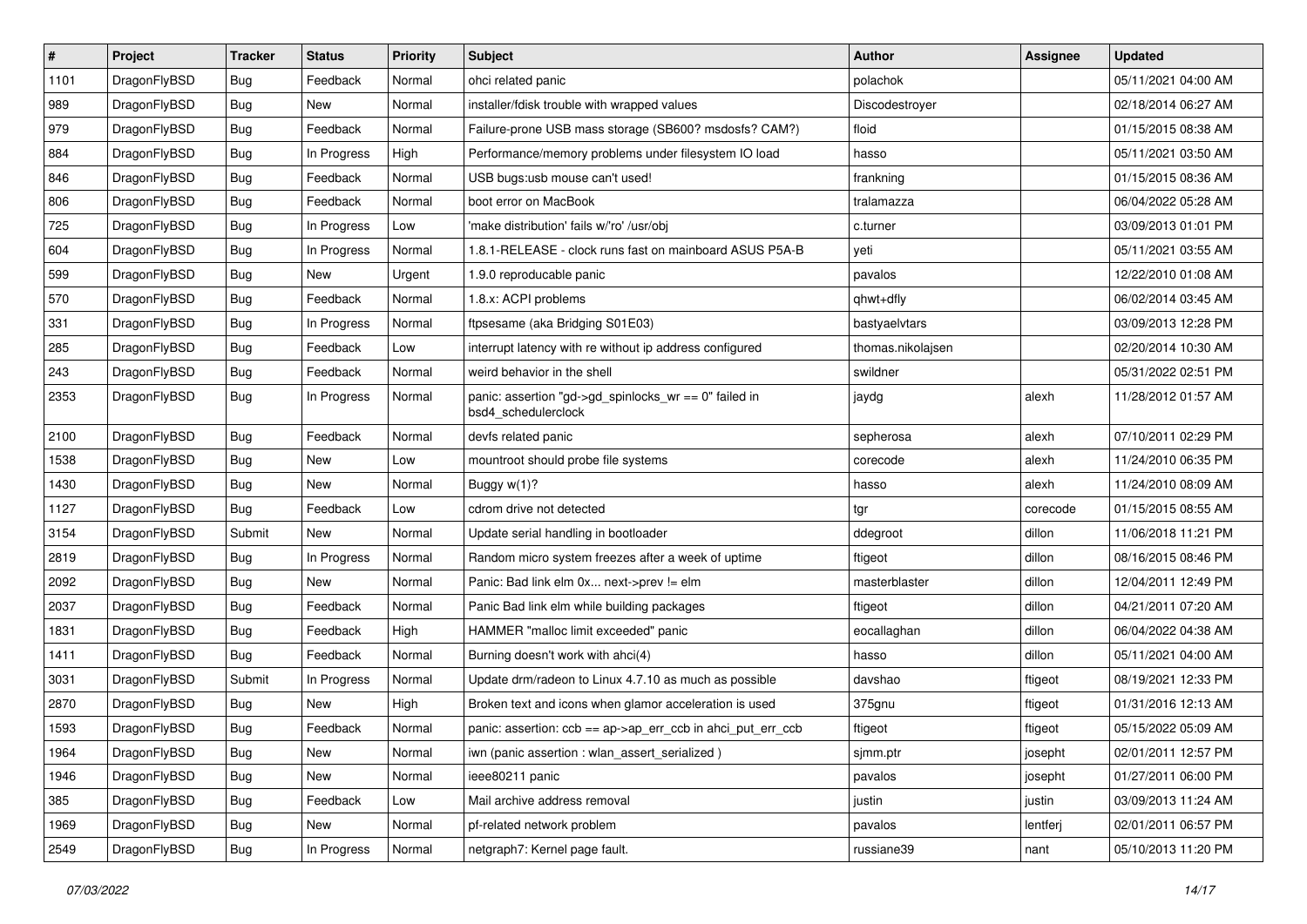| $\sharp$ | Project      | <b>Tracker</b> | <b>Status</b> | <b>Priority</b> | Subject                                                                                                                                                  | <b>Author</b> | Assignee  | <b>Updated</b>      |
|----------|--------------|----------------|---------------|-----------------|----------------------------------------------------------------------------------------------------------------------------------------------------------|---------------|-----------|---------------------|
| 679      | DragonFlyBSD | <b>Bug</b>     | New           | Low             | Netgraph backward compatibility for old *LEN constants                                                                                                   | nant          | nant      | 02/18/2014 05:45 AM |
| 2822     | DragonFlyBSD | <b>Bug</b>     | New           | Normal          | USB 3.0 stick throws "reading primary partition table: error<br>accessing offset 000[] for 152" error, while the stick works on any<br>other OS I tested | revuwa        | profmakx  | 06/29/2015 05:56 AM |
| 2746     | DragonFlyBSD | <b>Bug</b>     | New           | Normal          | some fraction of xterms started from the xmonad window manager<br>get killed with SIGALRM                                                                | isenmann      | profmakx  | 12/28/2014 02:51 AM |
| 600      | DragonFlyBSD | <b>Bug</b>     | New           | Low             | /sys/libkern/karc4random                                                                                                                                 | robin carey5  | profmakx  | 01/19/2015 03:07 AM |
| 2825     | DragonFlyBSD | <b>Bug</b>     | New           | High            | 3x dhclient = hanging system (objcache exhausted)                                                                                                        | jaccovonb     | sepherosa | 05/11/2021 03:55 AM |
| 168      | DragonFlyBSD | <b>Bug</b>     | In Progress   | Normal          | Livelocked limit engaged while trying to setup IPW wireless                                                                                              | mschacht      | sepherosa | 05/11/2021 04:05 AM |
| 1769     | DragonFlyBSD | <b>Bug</b>     | New           | Normal          | panic: assertion: _tp->tt_msg->tt_cpuid == mycpuid in<br>tcp callout active                                                                              | pavalos       | sjg       | 05/15/2022 11:07 AM |
| 1532     | DragonFlyBSD | <b>Bug</b>     | New           | Low             | jemalloc doesn't work on DragonFly                                                                                                                       | hasso         | sjg       | 08/02/2011 01:14 AM |
| 1302     | DragonFlyBSD | <b>Bug</b>     | In Progress   | Normal          | Checkpoint regression?                                                                                                                                   | sjg           | sjg       | 07/10/2013 05:22 PM |
| 2585     | DragonFlyBSD | <b>Bug</b>     | New           | Normal          | Dfly 3.4.3 on ESXi 5.1, HP Smart Array P410 passthrough<br>recognised, but not functioning                                                               | yggdrasil     | swildner  | 05/09/2022 08:14 AM |
| 2265     | DragonFlyBSD | <b>Bug</b>     | <b>New</b>    | Normal          | mbsrtowcs does not properly handle invalid mbstate_t in ps                                                                                               | c.turner1     | swildner  | 01/10/2012 07:56 PM |
| 2252     | DragonFlyBSD | <b>Bug</b>     | <b>New</b>    | Low             | snd hda not useable if loaded via /boot/loader.conf                                                                                                      | xbit          | swildner  | 12/14/2011 12:23 AM |
| 1714     | DragonFlyBSD | <b>Bug</b>     | New           | Low             | hwpmc                                                                                                                                                    | alexh         | swildner  | 08/18/2012 02:03 PM |
| 341      | DragonFlyBSD | Bug            | New           | Normal          | Vinum erroneously repors devices as busy                                                                                                                 | corecode      | swildner  | 01/21/2012 04:50 AM |
| 3318     | DragonFlyBSD | <b>Bug</b>     | In Progress   | Normal          | Segmenation fault when a process resumed with checkpt exits                                                                                              | zabolekar     | tuxillo   | 06/18/2022 08:24 AM |
| 3314     | DragonFlyBSD | <b>Bug</b>     | New           | Normal          | Bring virtio_console(4) from FreeBSD                                                                                                                     | tuxillo       | tuxillo   | 05/29/2022 08:24 AM |
| 3295     | DragonFlyBSD | <b>Bug</b>     | In Progress   | Normal          | Adapt devel/libvirt for nvmm                                                                                                                             | tuxillo       | tuxillo   | 11/03/2021 04:56 PM |
| 3205     | DragonFlyBSD | <b>Bug</b>     | Feedback      | High            | Go compiler net test failing                                                                                                                             | t dfbsd       | tuxillo   | 05/10/2021 02:45 AM |
| 3160     | DragonFlyBSD | Submit         | In Progress   | Normal          | State the implementation difference in pkill/pgrep manual                                                                                                | sevan         | tuxillo   | 06/03/2022 05:15 PM |
| 3145     | DragonFlyBSD | Submit         | In Progress   | Normal          | Update libelf to FreeBSD 12 current and build as base library usable<br>by ports                                                                         | davshao       | tuxillo   | 08/20/2021 03:58 PM |
| 3028     | DragonFlyBSD | Bug            | In Progress   | Normal          | installer: confusion of set/get disk encryption passphrase dialogs                                                                                       | liweitianux   | tuxillo   | 06/03/2022 05:13 PM |
| 2721     | DragonFlyBSD | Submit         | Feedback      | Low             | Some few zalloc calls to objcache ones replacements                                                                                                      | dclink        | tuxillo   | 05/11/2021 04:08 AM |
| 2717     | DragonFlyBSD | Submit         | Feedback      | Normal          | Out of range numeric handling                                                                                                                            | dclink        | tuxillo   | 05/11/2021 04:08 AM |
| 2496     | DragonFlyBSD | <b>Bug</b>     | <b>New</b>    | Normal          | NTFS malloc limit exceeded                                                                                                                               | plasmob       | tuxillo   | 02/19/2013 08:47 AM |
| 2438     | DragonFlyBSD | Submit         | Feedback      | Normal          | <b>TRIM</b> fixes                                                                                                                                        | Anonymous     | tuxillo   | 05/11/2021 03:45 AM |
| 2416     | DragonFlyBSD | <b>Bug</b>     | New           | Normal          | ".' entry can be removed on mounted nfs filesystem                                                                                                       | ftigeot       | tuxillo   | 06/03/2014 04:40 AM |
| 2358     | DragonFlyBSD | <b>Bug</b>     | In Progress   | Normal          | DFBSD v3.0.2.32.g928ca - panic: hammer: insufficient undo FIFO<br>space!                                                                                 | tuxillo       | tuxillo   | 05/10/2021 02:50 AM |
| 1921     | DragonFlyBSD | <b>Bug</b>     | In Progress   | Normal          | we miss mlockall                                                                                                                                         | alexh         | tuxillo   | 06/18/2022 04:08 AM |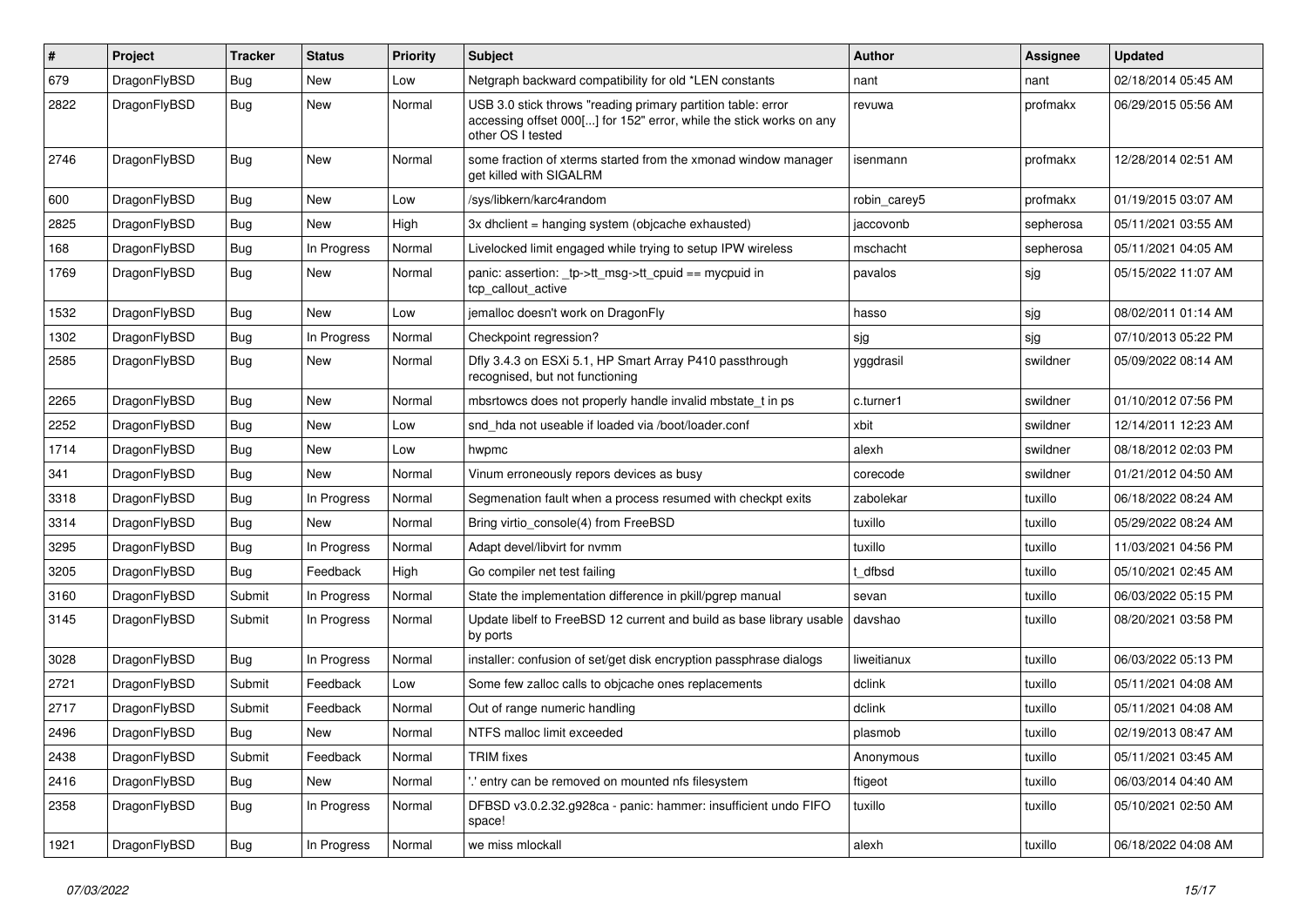| ∦    | Project      | <b>Tracker</b> | <b>Status</b> | <b>Priority</b> | <b>Subject</b>                                                                               | <b>Author</b>    | <b>Assignee</b> | <b>Updated</b>      |
|------|--------------|----------------|---------------|-----------------|----------------------------------------------------------------------------------------------|------------------|-----------------|---------------------|
| 1876 | DragonFlyBSD | <b>Bug</b>     | <b>New</b>    | Normal          | devfs in jail + logging out from console(ttyv1+) -> panic                                    | qhwt.dfly        | tuxillo         | 05/31/2022 03:24 PM |
| 1819 | DragonFlyBSD | <b>Bug</b>     | In Progress   | Low             | truss - Major revamping task list                                                            | tuxillo          | tuxillo         | 11/27/2021 08:45 AM |
| 1700 | DragonFlyBSD | Submit         | In Progress   | Normal          | skip boot2 menu on <enter></enter>                                                           | Johannes.Hofmann | tuxillo         | 05/15/2022 08:35 AM |
| 1587 | DragonFlyBSD | <b>Bug</b>     | Feedback      | Normal          | can't gdb across fork                                                                        | corecode         | tuxillo         | 05/11/2021 03:54 AM |
| 1584 | DragonFlyBSD | Bug            | In Progress   | Normal          | can't use ssh from jail: debug1: read passphrase: can't open<br>/dev/tty: Device busy        | corecode         | tuxillo         | 05/11/2021 03:53 AM |
| 1583 | DragonFlyBSD | <b>Bug</b>     | In Progress   | Normal          | panic: assertion: cursor->trans->sync_lock_refs > 0 in<br>hammer_recover_cursor              | corecode         | tuxillo         | 05/11/2021 03:53 AM |
| 1579 | DragonFlyBSD | Bug            | Feedback      | Normal          | dfly 2.4.1 does not like HP DL360G4p and Smart Array 6400 with<br>MSA <sub>20</sub>          | tomaz.borstnar   | tuxillo         | 06/02/2014 02:44 PM |
| 1556 | DragonFlyBSD | <b>Bug</b>     | New           | Normal          | many processes stuck in "hmrrcm", system unusable                                            | corecode         | tuxillo         | 05/11/2021 03:52 AM |
| 1547 | DragonFlyBSD | Bug            | In Progress   | Normal          | disklabel64 automatic sizing                                                                 | corecode         | tuxillo         | 05/11/2021 03:52 AM |
| 1528 | DragonFlyBSD | <b>Bug</b>     | In Progress   | Normal          | ktrace does not show proper return values for pipe(2)                                        | corecode         | tuxillo         | 05/11/2021 03:52 AM |
| 1475 | DragonFlyBSD | Bug            | In Progress   | Normal          | kernel blocks with low memory and syscons setting a high res mode<br>scrollback              | corecode         | tuxillo         | 05/11/2021 03:52 AM |
| 1474 | DragonFlyBSD | <b>Bug</b>     | New           | Normal          | ithread 1 unexpectedly rescheduled                                                           | corecode         | tuxillo         | 05/11/2021 03:52 AM |
| 1469 | DragonFlyBSD | <b>Bug</b>     | In Progress   | Normal          | Hammer history security concern                                                              | corecode         | tuxillo         | 05/11/2021 03:52 AM |
| 1442 | DragonFlyBSD | <b>Bug</b>     | New           | Normal          | blocking SIGSEGV and triggering a segment violation produces an<br>all CPU consuming process | corecode         | tuxillo         | 05/11/2021 03:52 AM |
| 1440 | DragonFlyBSD | Bug            | <b>New</b>    | Normal          | ptrace/gdb doesn't work after process blocks SIGTRAP                                         | corecode         | tuxillo         | 05/11/2021 03:52 AM |
| 1428 | DragonFlyBSD | <b>Bug</b>     | Feedback      | Low             | POSIX.1e implementation is too old                                                           | hasso            | tuxillo         | 05/11/2021 04:00 AM |
| 1397 | DragonFlyBSD | <b>Bug</b>     | Feedback      | Normal          | jobs -I output inconsistency when called from script                                         | Anonymous        | tuxillo         | 05/15/2022 05:07 AM |
| 1390 | DragonFlyBSD | Bug            | In Progress   | Normal          | Use id_t type for {get,set}priority()                                                        | Anonymous        | tuxillo         | 07/05/2019 02:18 AM |
| 1293 | DragonFlyBSD | Bug            | New           | Normal          | 2.2.1-REL Installer Request                                                                  | mk               | tuxillo         | 05/11/2021 04:00 AM |
| 1287 | DragonFlyBSD | <b>Bug</b>     | Feedback      | Normal          | altq configuration doesn't work                                                              | corecode         | tuxillo         | 05/11/2021 03:51 AM |
| 1198 | DragonFlyBSD | <b>Bug</b>     | <b>New</b>    | High            | DDB loops panic in db read bytes                                                             | corecode         | tuxillo         | 05/11/2021 03:51 AM |
| 1030 | DragonFlyBSD | Bug            | In Progress   | Normal          | msdosfs umount panic                                                                         | corecode         | tuxillo         | 05/11/2021 03:51 AM |
| 998  | DragonFlyBSD | Bug            | In Progress   | Normal          | Unconfiguring a vn while it is mounted                                                       | rumcic           | tuxillo         | 05/11/2021 04:00 AM |
| 911  | DragonFlyBSD | <b>Bug</b>     | Feedback      | Normal          | kldload/kernel linker can exceed malloc reserve and panic system                             | corecode         | tuxillo         | 05/11/2021 03:51 AM |
| 901  | DragonFlyBSD | <b>Bug</b>     | Feedback      | Normal          | route show needs to get data from all cpus                                                   | corecode         | tuxillo         | 05/11/2021 03:50 AM |
| 847  | DragonFlyBSD | Bug            | Feedback      | Normal          | processes getting stuck on mount point                                                       | corecode         | tuxillo         | 05/11/2021 03:50 AM |
| 781  | DragonFlyBSD | <b>Bug</b>     | In Progress   | Normal          | fdisk uses wrong geometry on usb flash drives                                                | corecode         | tuxillo         | 05/11/2021 03:50 AM |
| 742  | DragonFlyBSD | <b>Bug</b>     | In Progress   | Normal          | umount problems with multiple mounts                                                         | corecode         | tuxillo         | 06/25/2022 04:02 AM |
| 731  | DragonFlyBSD | <b>Bug</b>     | New           | Normal          | system freeze on "slice too large"                                                           | corecode         | tuxillo         | 06/25/2022 04:01 AM |
| 3089 | DragonFlyBSD | <b>Bug</b>     | In Progress   | Normal          | vtnet(4) - disable TCP checksum offload by default                                           | jlane            | vadaszi         | 05/11/2021 04:14 AM |